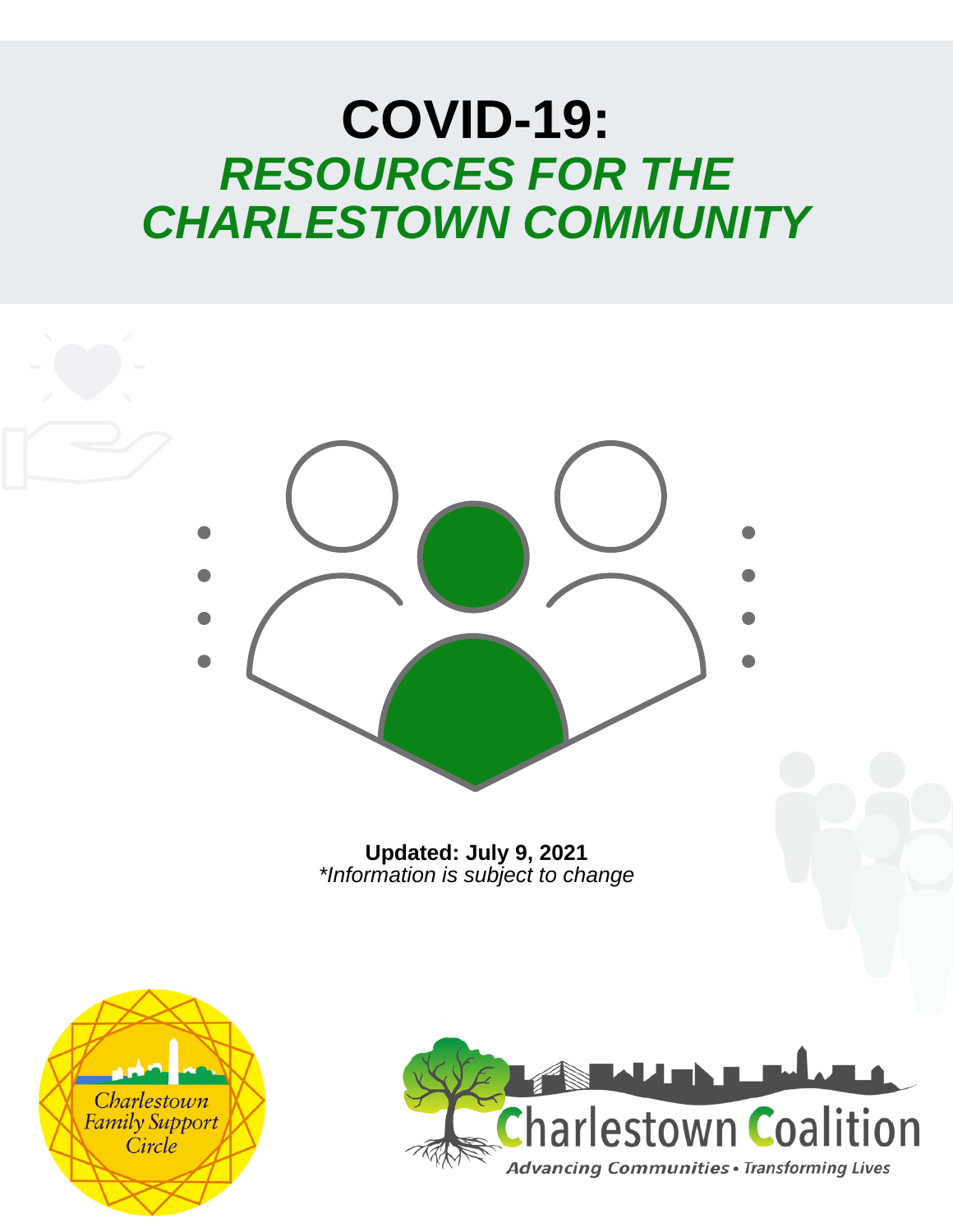## **COVID-19:** *RESOURCES FOR THE CHARLESTOWN COMMUNITY*

## **Table of Contents**



| What is COVID-19?page 1                      |
|----------------------------------------------|
| <b>Charlestown Coalition Updatespage 1-2</b> |
|                                              |
|                                              |
|                                              |
| Pandemic EBT (P-EBT) Fact Sheetpage 11       |
| Legal Resourcespage 12                       |
| Recovery Resourcespage 12-13                 |
| Spiritual Resourcespage 13                   |
| <b>Fitness and Wellnesspage 13</b>           |
| Licensed Premisespage 14                     |
| <b>Construction Sitespage 14</b>             |
| Healthcare Providerspage 14                  |
|                                              |
|                                              |
| Financial Assistancepage 15-18               |

*Other Helpful Resources (Grants, Testing Sites, Volunteer, Donate).................page 18-20*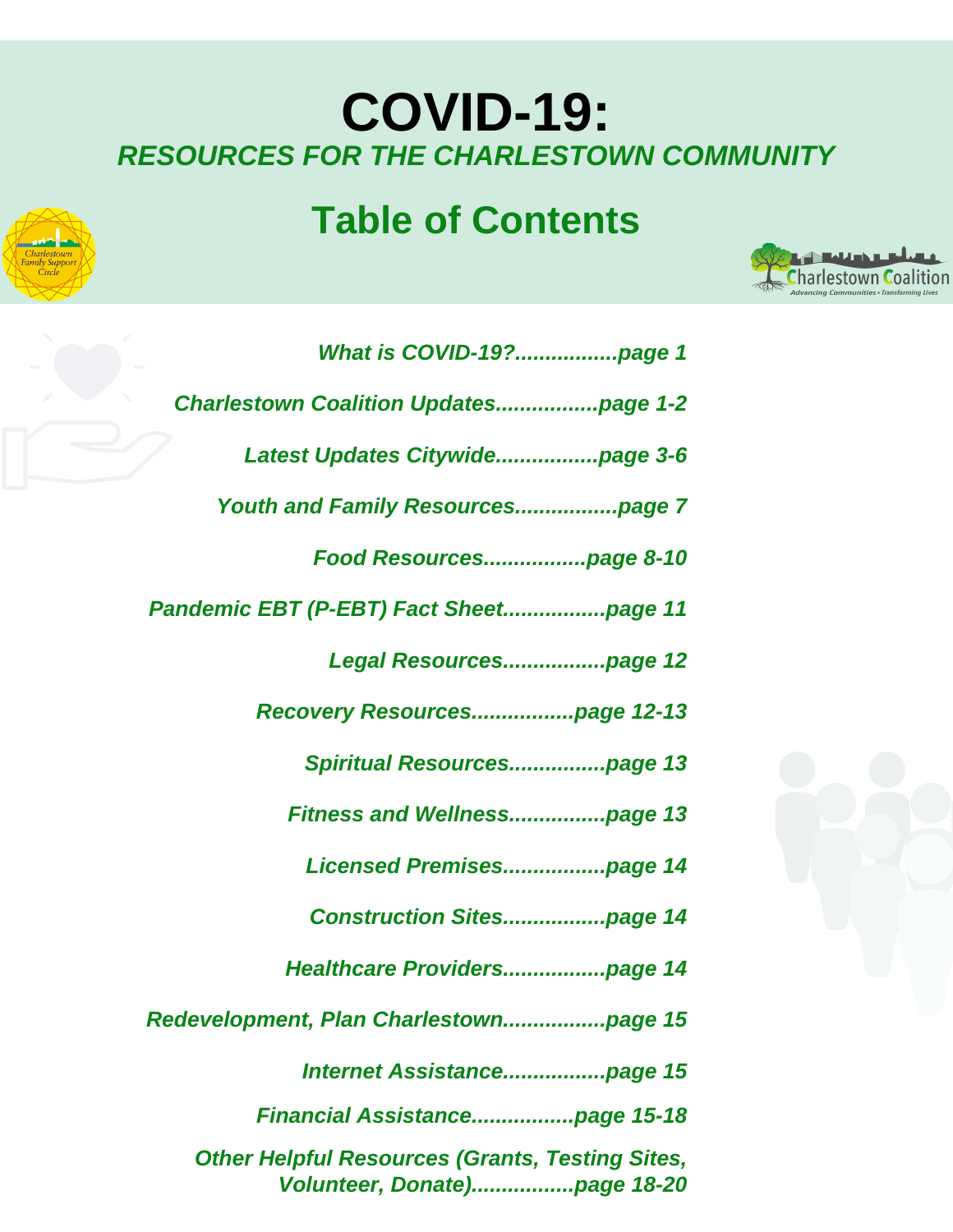

#### COVID-19 *RESOURCES FOR THE COMMUNITY*



#### **WHAT IS COVID-19?**

Coronavirus Disease 2019 or COVID-19 (formerly referred to as the 2019 novel coronavirus or 2019-nCoV) is a new respiratory virus that was first identified in Wuhan, China in December of 2019.

## *HOW IS THE COVID-19 SPREAD?*

COVID-19 spreads mainly from person to person. It is spread through respiratory droplets produced when an infected person coughs or sneezes. These droplets can land on people who are nearby (within 6 feet). It may also be possible for a person to get COVID-19 by touching a recently contaminated surface or object and then touching their own mouth, nose, or eyes.

Visit [Boston.gov](https://www.boston.gov/departments/public-health-commission/coronavirus-common-questions) for more information on COVID-19.

#### **CHARLESTOWN COALITION UPDATES:**

Please visit [CharlestownCoalition.org](http://charlestowncoalition.org/news-and-events/) for our most recent newsletter and COVID-19 resources.

Below is a list of our programs and services, updated to reflect how the Coalition is operating during the current crisis.

## *CHARLESTOWN FAMILY SUPPORT CIRCLE*

The Charlestown Family Support Circle (CFSC) assists Charlestown youth and families by connecting them to resources and supports in their community. We provide short-term counseling, case management, and care coordination services to residents to support families and increase access to services. The program also works with Charlestown providers, through the CFSC task force, to improve care coordination, taking a holistic approach to providing families support and care. We will continue to work remotely/safely with youth, families, and members of the community in need of support during this time. If you need assistance or would like to get more involved in the task force, please feel free to contact Phenice at (339) 707-0654 or by email at Pzawatsky@Partners.org.

#### *TRAUMA RESPONSE TEAM*

In response to the long-term exposure to trauma throughout the community, the Coalition's Trauma Response Team began meeting in July 2016. The Trauma Response Team consists of Charlestown residents, staff from the Charlestown Adult Learning Center, one MGH Mental Health Clinician, and staff from the Charlestown Coalition. As a collective, the group meets monthly to discuss both personal and community trauma and learn strategies to respond to such trauma. To date, the group participated in a number of trauma response meetings and trainings in order to prepare for their roles as trauma responders. The group has helped a number of residents by supporting those in recovery, residents experiencing trauma, intervened to minimize incidents of violence, and provided support to those in the community who have lost a loved one. In addition, the group plays a vital role with the coalition by participating in yearly events that provide education, support, and access to services for so many in the community. The Trauma Response Team has been meeting weekly during the pandemic, though the frequency of meetings may change, they are available to support residents in the community. If you need assistance or would like to learn more about our Trauma Response Team, contact Pzawatsky@Partners.org at (339) 707-0654.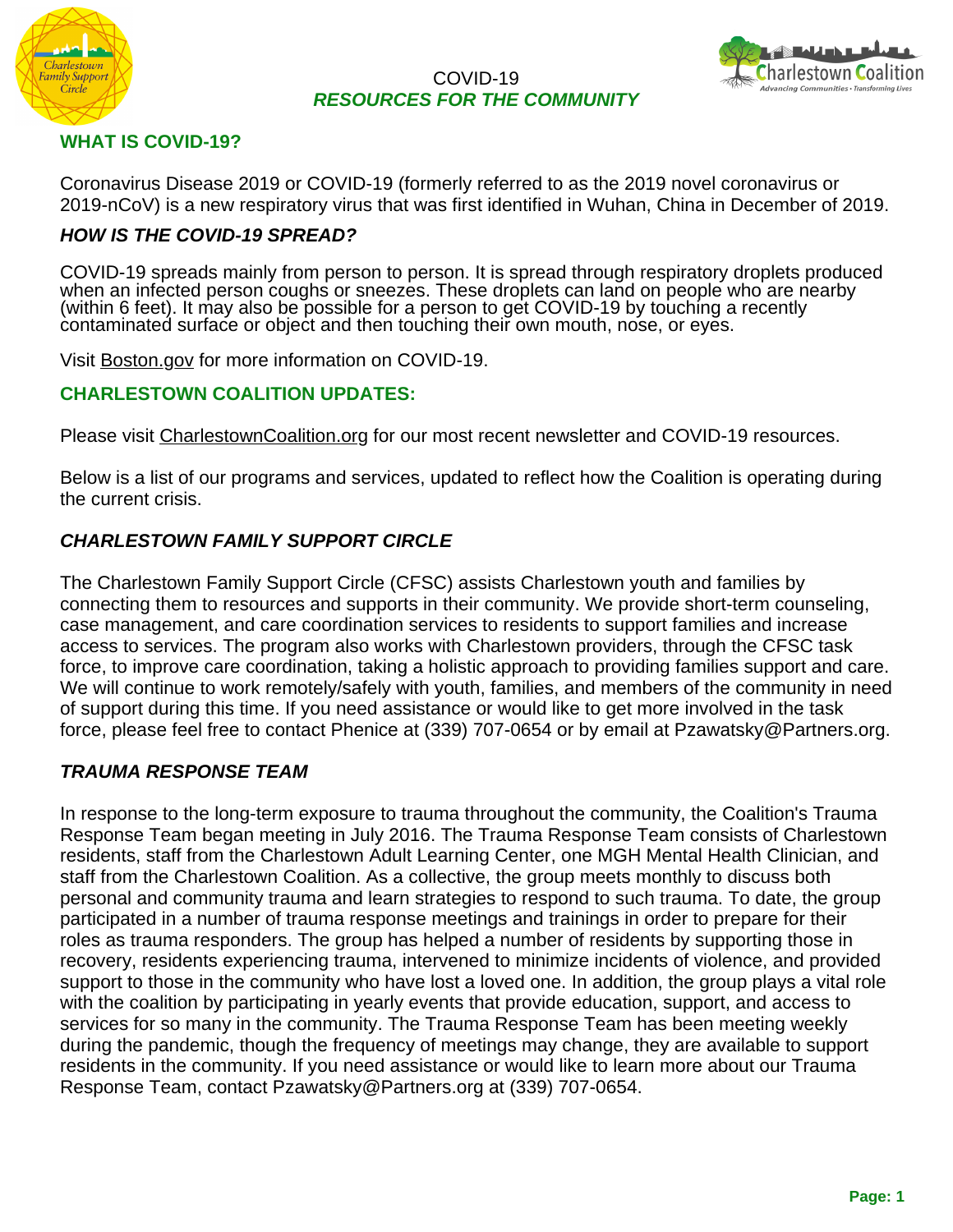

#### COVID-19 *RESOURCES FOR THE COMMUNITY*



#### **ADDICTION RECOVERY SERVICES:**

Shannon Lundin, Program Manager of Addiction and Recovery Services, will continue to reach out to individuals struggling with substance use disorders in the community via phone or virtual meetings and assist with connecting people to appropriate levels of care during the COVID-19 crisis. Contact Shannon at (617)-320-9058 or SMLundin@Partners.org.

#### *[GRIEF RECOVERY AFTER SUBSTANCE PASSING](http://grasphelp.org/about-us/)* "*GRASP" GROUP*

For those who have lost someone to substance use or addiction. Grasp Group will continue to meet virtually via Zoom - If interested please reach out to Shannon Lundin at SMLundin@Partners.org or 617-320-9058.

#### *CHARLESTOWN RECOVERY COURT*

The Charlestown Addiction Recovery Treatment Program (ChART), also known as Recovery Court which operates out of the Charlestown Division of the Boston Municipal Court, provides an alternative to individuals with substance use disorders.

Given the increasing rates of confirmed cases of COVID-19 nationwide, courts across the country have suspended operations. Massachusetts courts are opened for emergency matters but closed to the public.

The ChART Treatment Team is committed to supporting all Recovery Court participants the best we can during this time of uncertainty.

ChART Treatment Team members have been working urgently to brainstorm alternatives to help participants maintain their recovery.

- Team Members will use remote technology to conduct team meetings to track the status of clients.
- Team members will provide participants with information on how to stay safe and healthy, access to virtual meetings, groups, and other essential resources.
- Team members will use remote technology and teleservices to stay in contact with participants.

Maintaining the safety and health of our participants is our main priority, and the court will serve as a source of information and support to participants and staff.

#### **YOUTH PROGRAMMING:**

#### *TURN IT AROUND*

Turn It Around youth programming is now meeting at First Church in Charlestown every Thursday from 4:30pm-6:30pm. \*subject to changes according to CDC guidelines and the City of Boston re-opening restrictions. Mswati Hanks, Turn It Around's Program Coordinator, will be staying in touch with our young people to assess group members and family needs. Contact Mswati at (646)-247-6208 or MHanks1@Partners.org with any questions.

#### *CHARLESTOWN HIGH SCHOOL GAVIN GROUP*

We are happy to continue our Healthy Alternatives to Substance Use with the students at Charlestown High School. We are currently meeting weekly via Zoom. We are specifically focused on teaching them coping skills to help them stay mentally and physically healthy during this challenging time. We are also connecting with their teachers, making sure they are getting the educational support they need, as well as connecting them and their families to resources.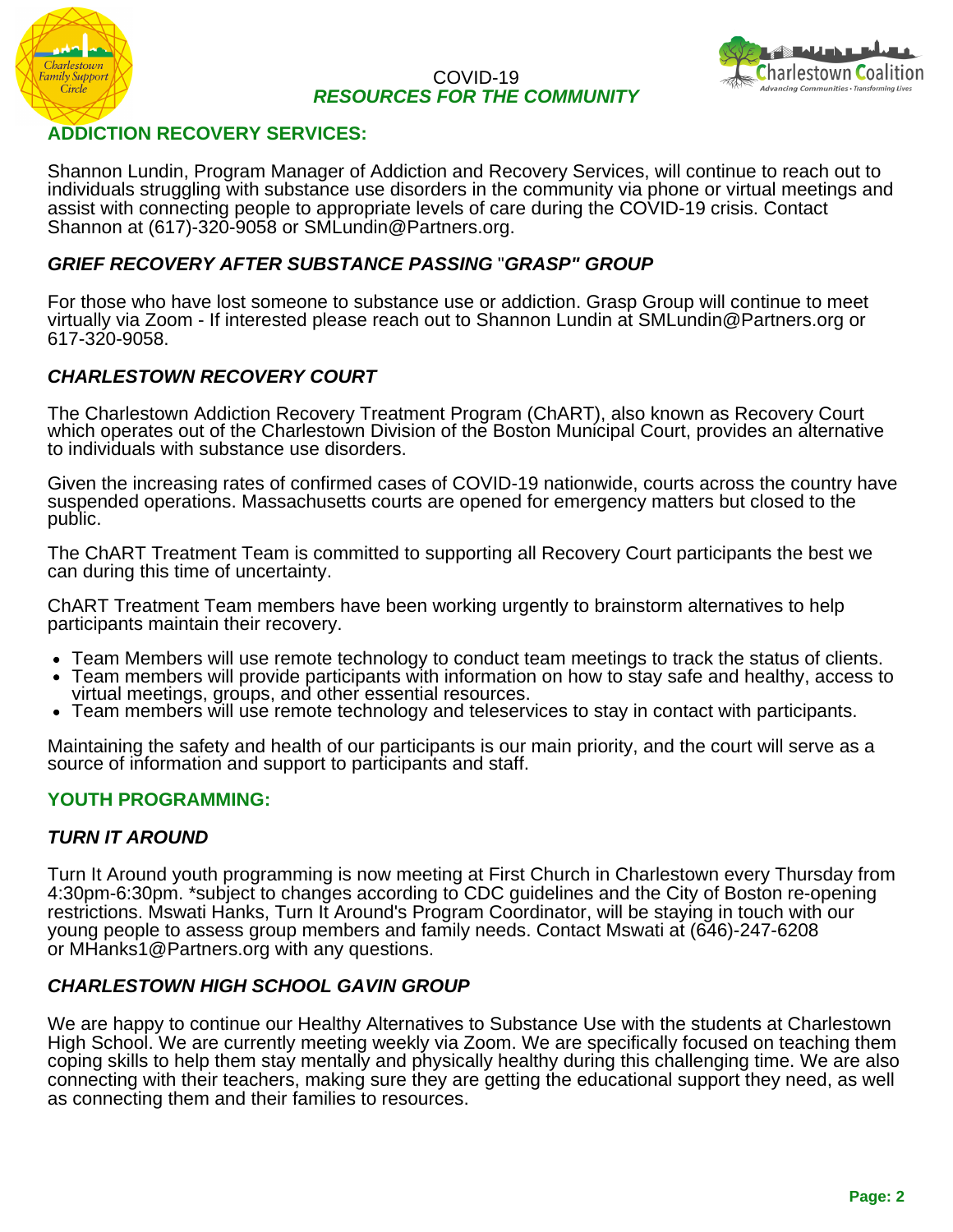



#### **LATEST UPDATES CITYWIDE:**

#### *We're all in this together. [Click here](https://www.boston.gov/health-and-human-services/covid-19-help-residents) for resources and communities where [Boston residents](https://www.boston.gov/news/coronavirus-disease-covid-19-boston) can find help and support during this turbulent time.*

- The City of Boston has aligned with the [state's reopening plan](https://www.mass.gov/news/governor-baker-issues-order-rescinding-covid-19-restrictions-on-may-29-and-terminating-state-of-emergency-effective-june-15). All remaining COVID-19 restrictions for businesses have been lifted as of Saturday, May 29. Following CDC guidance, the state's face covering order has also been rescinded. The Commonwealth's State of Emergency will also end on June 15.
- Starting Monday, June 7, 2021, Boston City Hall will be open to the public by appointment only for a [fourth day each week](https://www.boston.gov/node/15059496). In addition to Tuesday, Thursday, and Friday, residents will be able to make in-person appointments on Monday as well. [Check the latest status of City departments](https://content.boston.gov/node/11564911). City Hall will be open to the public five days a week starting **July 12**, and appointments won't be needed for inperson services.
- Boston Public Schools has an *updated timeline* for reopening and phasing additional students to inperson learning. We have [free breakfast and lunch sites](https://www.boston.gov/node/46386) across the City for youth and teens through the Boston Eats program.
- [On Monday, May 17, Mayor Kim Janey announced that the City of Boston will align with the state's](https://www.mass.gov/news/baker-polito-administration-to-lift-covid-restrictions-may-29-state-to-meet-vaccination-goal-by-beginning-of-june) reopening plan. All remaining COVID-19 restrictions will be lifted effective May 29. Following CDC guidance, the state's face covering order will also be rescinded on May 29. Governor Baker will end the State of Emergency on June 15.
- On May 11, Mayor Kim Janey announced the [upcoming expansion of](https://www.boston.gov/node/15059496) <u>in-person City services</u> at Boston City Hall, the Boston Public Library system (BPL), and the Boston Centers for Youth & [Families \(BCYF\). The City of Boston is now in a modified version of the current phase of the state's](https://www.mass.gov/news/baker-polito-administration-announces-plans-for-continued-reopening) reopening plan. The City will delay most of the <u>[state's reopening guidance](https://www.mass.gov/news/baker-polito-administration-announces-plans-for-continued-reopening)</u> by three weeks.
- Starting Monday, June 7, 2021, Boston City Hall will be open to the public by appointment only for a [fourth day each week](https://www.boston.gov/node/15059496). In addition to Tuesday, Thursday, and Friday, residents will be able to make in-person appointments on Monday as well. <u>[Check the latest status of City departments.](https://content.boston.gov/news/covid-19-status-city-boston-departments)</u>
- The City of Boston will move into a modified version of the current phase of the state's reopening [plan, effective Friday, April 30. The City will delay most of the state's reopening guidance by three](https://www.mass.gov/news/baker-polito-administration-announces-plans-for-continued-reopening) weeks. Effective Friday, April 30, Boston will align with the state's updated Face Coverings Order. [Check our reopening page for more information.](https://www.boston.gov/health-and-human-services/covid-19-reopening-city-boston)
- The City of Boston has moved into a modified Phase 4, Step 1 of the state's reopening plan, effective Monday, March 22, 2021. We will not advance beyond the current reopening steps until the citywide testing positivity rate stays below 2.75 percent — as calculated by the Boston Public Health Commission — for two consecutive weeks. For more information, [check](https://www.boston.gov/node/11580086) the <u>reopening Boston page.</u>
- Effective March 1, 2021, Boston will move with the Commonwealth into Phase 3, Step 2 of the state's reopening plan. However, certain parts of the state's reopening plan will be delayed in Boston until March 22. For more information on impacted industries, <u>check our reopening Boston page.</u>
- Boston is currently in Step One of Phase Three of the Reopening Massachusetts plan. Effective Monday, February 8, at 5 a.m., businesses can operate at <u>[40% capacity in the City,](https://www.boston.gov/news/city-boston-increase-capacity-limit-businesses-starting-monday)</u> an increase from the current 25% capacity limits. All gatherings and events remain subject to current capacity limits of 10 people indoors and 25 people outdoors. <u>[Check our reopening website for more details.](https://www.boston.gov/health-and-human-services/covid-19-reopening-city-boston)</u>
- The City of Boston will return to Step 1 of Phase 3 of the [Reopening Massachusetts plan](https://www.boston.gov/news/mayor-walsh-announces-updates-bostons-reopening-plan) on Monday, February 1, 2021. Most businesses will remain at a 25% capacity limit. Businesses should check to see how their industries will be impacted on <u>our reopening Bostón page</u>. All gatherings and events remain subject to current capacity limits of  $10$  people indoors and  $25$  people outdoors.
- Boston Public Schools [recently released an updated timeline](https://www.bostonpublicschools.org/Page/8298) for reopening and phasing additional students to in-person learning, starting in February.
- City Hall is only open to the public on [Tuesdays, Thursdays, and Fridays, from 9 a.m. to 5 p.m.](https://www.boston.gov/news/covid-19-status-city-boston-departments) If you need to visit City Hall for essential services, you must make an appointment.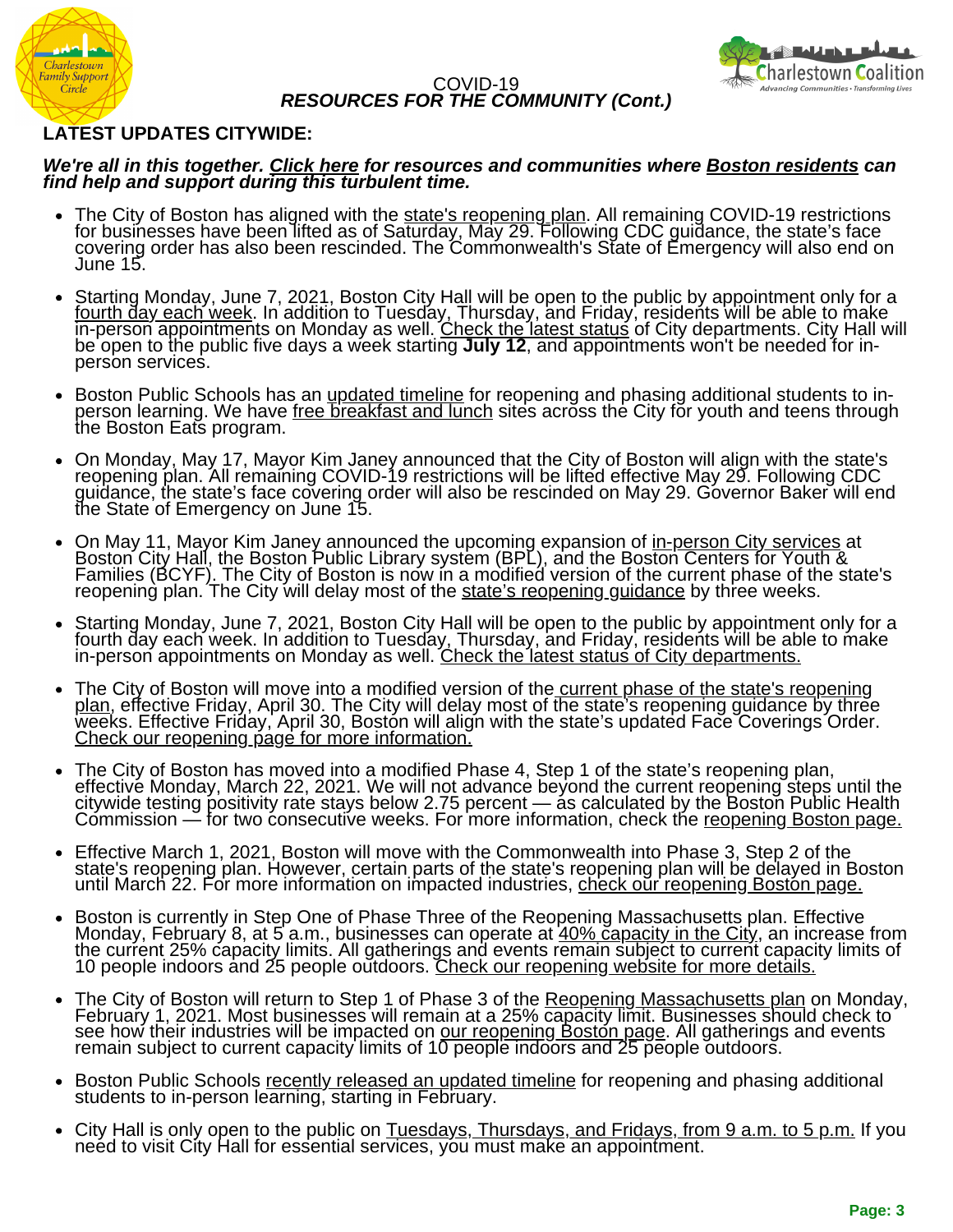



#### **LATEST UPDATES CITYWIDE:**

#### *We're all in this together. [Click here](https://www.boston.gov/health-and-human-services/covid-19-help-residents) for resources and communities where [Boston residents](https://www.boston.gov/news/coronavirus-disease-covid-19-boston) can find help and support during this turbulent time.*

- The City of Boston is now in a modified Phase 2, Step 2 of the Reopening Massachusetts plan. Given the high COVID-19 numbers we're seeing, <u>we are extending this pause for at least another</u> <u>three weeks, until January 27</u>. Indoor gatherings are limited to 10 persons and outdoor gatherings are limited to 25, unless sector-specific guidance allows for other capacities. Businesses should check if their industries will be impacted by the changes on our <u>reopening Boston page.</u>
- [Effective Saturday, December 26, the Commonwealth of Massachusetts will temporarily reduce](https://www.mass.gov/info-details/temporary-capacity-and-gathering-limits) capacity and gathering limits across the state. Most industries will be subject to a 25-percent capacity limit, and gathering limits have been lowered (maximum 10 people inside, 25 outside).
- On December 14, Mayor Walsh announced that Boston is returning to a modified Phase Two Step Two of the Reopening Massachusetts plan effective Wednesday, December 16.
	- Indoor gatherings are limited to 10 persons and outdoor gatherings are limited to 25, unless sector-specific guidance allows for other capacities
	- Businesses should c[he](https://www.boston.gov/health-and-human-services/covid-19-reopening-city-boston)ck if your industry will be impacted by the changes at  $\circ$ [boston.gov/reopening](https://www.boston.gov/health-and-human-services/covid-19-reopening-city-boston)
	- Residents must continue to follow public health guidelines to slow the spread of COVID-19.
- On December 9, the state announced [initial steps](https://www.mass.gov/news/baker-polito-administration-announces-initial-steps-for-covid-19-vaccine-distribution) for COVID-19 vaccine distribution. You can find [more information about the vaccine distribution timeline and safety in state's COVID-19 Vaccine](https://www.mass.gov/info-details/covid-19-vaccine-frequently-asked-questions) FAQs.
- On November 2, the state announced a [series of targeted measures](https://www.mass.gov/news/baker-polito-administration-announces-targeted-measures-to-curb-rising-covid-19-cases) to disrupt the increasing trend of new COVID-19 cases and hospitalizations, including:
	- A [revised stay-at-home advisory](https://www.mass.gov/news/stay-at-home-advisory) instructing residents to stay home between 10 p.m. and 5 a.m.
	- A new executive order requiring the early closure of certain businesses and activities each night at 9:30 p.m., including restaurants, liquor stores and other retail establishments, gyms, and indoor and outdoor events [\(view the full list of businesses\)](https://www.mass.gov/doc/covid-19-order-53/download)
	- <sup>o</sup> A [revised order requiring all persons to wear face coverings](https://www.mass.gov/doc/covid-19-order-53/download) in all public places, even where they are able to maintain six feet of distance from others, and
	- o An [updated order restricting gatherings.](https://www.mass.gov/doc/covid-19-order-54/download) Indoor gatherings at private residences are limited to 10 people and outdoor gatherings at private residences are limited to 25 people.
- On October 21, Boston Public Schools announced that due to a rising COVID-19 infection rate in the City, all [students will shift to remote learning](https://www.boston.gov/news/boston-public-schools-shifts-all-remote-learning-due-rising-covid-19-cases) effective tomorrow, Thursday, October 22.
- On September 22, the state issued updates to the safety standards for restaurants. On September 23, Mayor Walsh announced how these updates will be put in place fo<u>r [indoor and outdoor dining](https://www.boston.gov/sites/default/files/file/2020/09/Board)</u> in Boston. These updated safety standards go into effect on September 28.
- We are moving forward with a responsible, phased-in plan to start the Boston Public Schools year, with all students [starting fully remote on September 21.](https://www.bostonpublicschools.org/reopening) The first students will not return to school until at least October 1.
- *[COVID-19 Travel Order](https://www.mass.gov/info-details/covid-19-travel-order)* Effective August 1, 2020, all visitors and returning residents entering Massachusetts must follow new travel orders. The Commonwealth has made great progress to slow the spread of COVID-19 and gradually re-open the economy, and all visitors have a responsibility to help us keep transmission levels as low as possible.
- Step 1 of Phase 3 will [begin on Monday, July 6,](https://www.mass.gov/info-details/reopening-massachusetts) except for Boston, where it will begin on Monday, July 13. An updated gathering advisory goes into effect on July 6 as well, except for in Boston, where it will take effect on July 13. We continue to update City-specific guidance for Boston on our [reopening website.](https://www.boston.gov/health-and-human-services/covid-19-reopening-city-boston)
- The state released its [reopening Massachusetts plan,](https://www.mass.gov/info-details/reopening-massachusetts) with information on how and when different industries can reopen. The City will now permit any construction type that is allowed by the state, with the required <u>COVID-19 Sáfety Affidavits and COVID-19 Safety Plans f</u>or permitted construction work in place.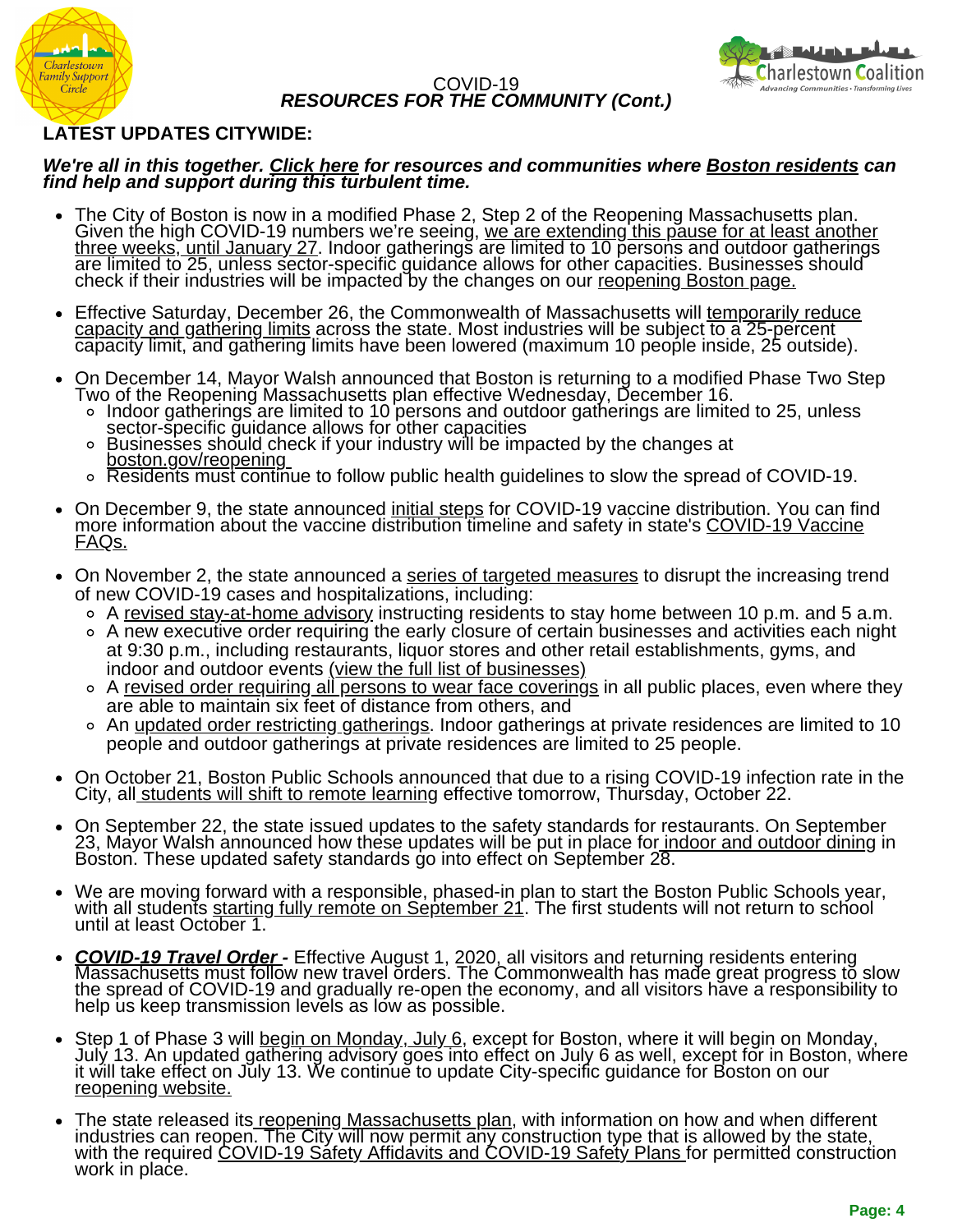



## **LATEST UPDATES CITYWIDE:**

- On June 11, 2020, Mayor Walsh announced that as of June 22, patrons will be able to pick up physical items such as books, DVDs, and CDs from select Boston Public Library locations. The program, called ["BPL to Go](https://www.bpl.org/news/bpl-to-go/)," will allow patrons to "order" items from the library by placing a hold on them, then safely pick them up from select branches.
- [On June 10, 2020, Mayor Walsh and the City of Boston Licensing Board announced increased](https://www.boston.gov/news/city-boston-increasing-outdoor-seating-restaurants) outdoor seating for restaurants in Boston.
- On Thursday, May 28, Mayor Walsh announced that the Boston Marathon has been canceled as a mass participation road running event, but will instead be held as [a virtual event.](https://www.baa.org/social-hub) The City of Boston also released a return to workplace framework for commercial spaces in the City. We're also planning to reimagine streets in Boston to better support local businesses and restaurants.
- On Tuesday, May 26, Mayor Walsh announced [\\$6 million in new debt-free grants](https://www.boston.gov/news/6-million-new-grant-funding-support-safe-reopening-small-businesses) to support the safe and healthy reopening of small businesses in Boston.
- The state released its [reopening Massachusetts plan,](https://www.mass.gov/info-details/reopening-massachusetts) with information on how and when different industries can reopen. While construction and manufacturing can resume today, the City of Boston is [reopening construction in a phased manner.](https://www.boston.gov/news/temporary-guidance-construction-city-boston) We will allow work on schools, hospitals, some residential work, and open-air construction until May 25. Starting May 26, the City will permit any construction type that is allowed by the state, with the required [COVID-19 Safety Affidavits and COVID-19 Safety Plans](https://www.boston.gov/news/temporary-guidance-construction-city-boston#safety-policies) for permitted construction work in place.For more information about Boston's approach to Phase 1 of reopening, go to Boston.gov/reopening.
- The City of Boston has launched a [major expansion of its COVID-19 testing](https://www.boston.gov/news/city-boston-launches-major-expansion-covid-19-testing), with the goal of reaching an average of at least 1,500 diagnostic tests each day.
- There is now a ["Safer at Home Advisory"](https://www.mass.gov/news/reopening-massachusetts-baker-polito-administration-initiates-transition-to-first-phase-of) in effect in Massachusetts. People over 65 and those with underlying health conditions should stay home, with the exception of essential trips for healthcare and groceries. Restrictions on gatherings of more than 10 people remain in effect.
- Governor Baker has ordered all Massachusetts residents to [wear a mask in public places](https://www.mass.gov/news/baker-polito-administration-orders-use-of-mask-or-face-covering-in-public-announces-increased) when it is not possible to maintain proper social distance. The order goes into effect on May 6. Visit [Facts and Resources](https://www.boston.gov/sites/default/files/file/2020/05/2003136%20covid19%20booklet%20proof%201.pdf) to learn how to make a home-made mask.
- A [Public Health Advisory](https://www.boston.gov/sites/default/files/file/2020/04/Advisory%20Curfew%20Extension%204%2029%202020.pdf) for everyone in Boston, except essential workers, to stay at home from 9 p.m. to 6 a.m. each day has been extended until May 18.Governor Baker extended the state'[s limit on gatherings and the closure of non-essential businesses until May 18](https://www.mass.gov/info-details/covid-19-essential-services). A stay-athome advisory remains in effect.
- Governor Baker announced the [closure of K-12 schools](https://www.bostonpublicschools.org/coronavirus) in Massachusetts through the end of the school year. There are [free breakfast and lunch sites](https://www.boston.gov/departments/food-access/map-covid19-food-resources) across the City for youth and teens.
- Parades and festivals [will not take place in the City of Boston this summer](https://www.boston.gov/news/city-boston-suspend-parades-and-festivals-through-labor-day), up to and including Labor Day on September 7, 2020.
- [There are strict measures](https://content.boston.gov/news/stricter-measures-place-social-physical-distancing-curb-covid-19-impact) in place for social and physical distancing for Boston residents [through Monday, May 18, 2020, including encouraging everyone to wear a face covering in](https://www.boston.gov/news/information-face-coverings-covid-19) public.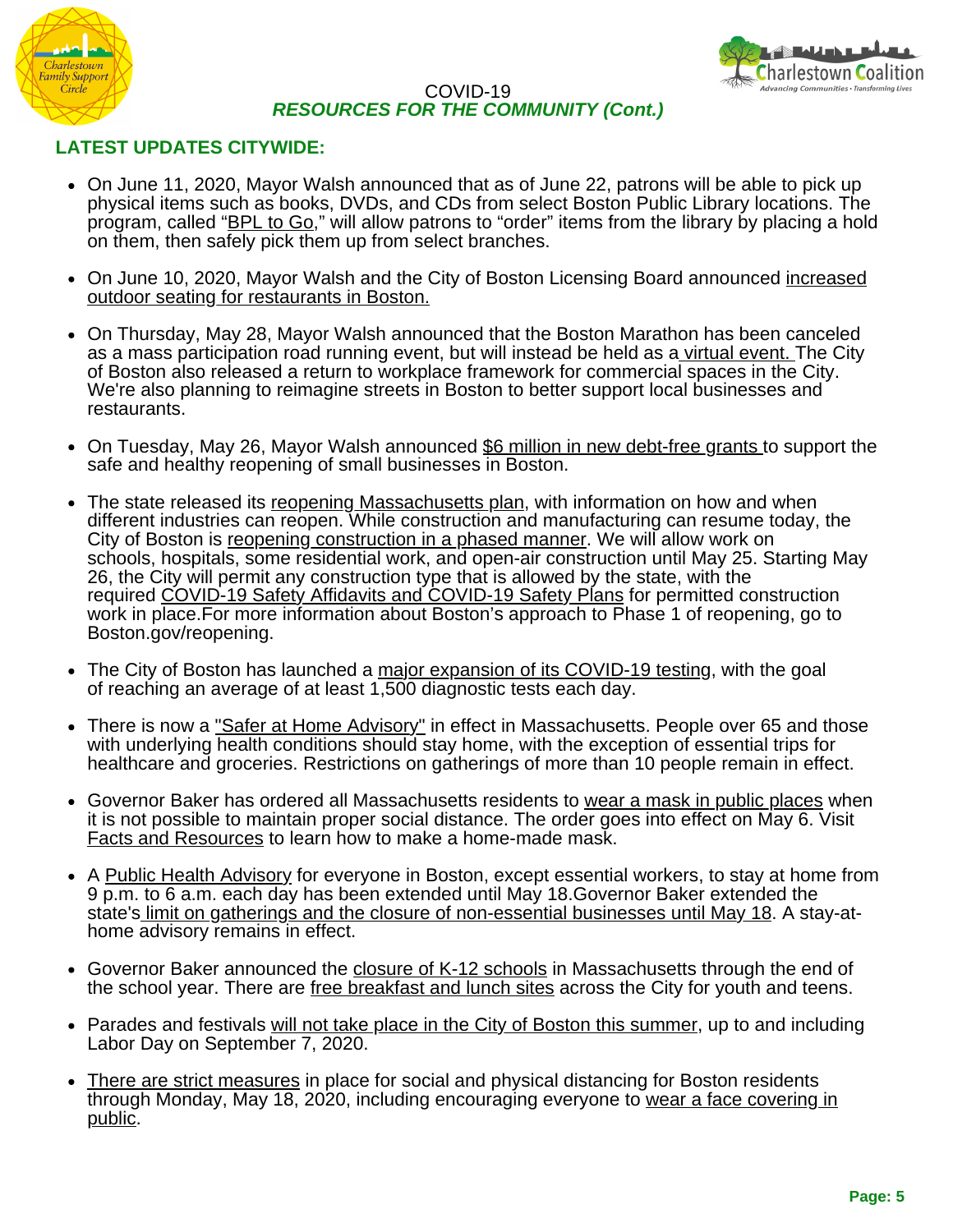



The 2020 Boston Marathon has been postponed until Monday, September 14, 2020. For more information, please visit the [Boston Athletic Association \(BAA\) website.](https://www.baa.org/124th-boston-marathon-postponed-september-14)

The City of Boston has launched a new, free texting service to provide daily updates and information about the coronavirus. Residents can text BOSCOVID to the City of Boston's new number 888-777 to opt-in to alerts in English. Language and communications access remains a priority for Mayor Walsh, so this text service is also available in Spanish, Haitan Creole, French, Cabo Verdean Creole, and Portuguese.

- Text BOSEspanol to 888-777 for Spanish
- Text BOSKreyol to 888-777 for Haitian Kreyol
- Text BOSFracais to 888-777 for French
- Text BOSKriolu to 888-777 for Cabo Verdean Creole
- Text BOSPortugues to 888-777 for Portuguese

Updates in 10 total languages can additionally be accessed through [boston.gov/coronavirus#multilingual-help.](http://boston.gov/coronavirus#multilingual-help)



#### *HOMELESS SERVICES PLAN UPDATE*

On March 30th, Mayor Walsh announced the Boston Housing Authority and the Boston Public Schools are creating a new partnership to house up to 1,000 families with BPS students at risk of displacement and experiencing homelessness over the next year. Outreach to get families into the application process will begin immediately to expand housing support for Bostonians during and after the COVID-19 public health emergency. The first housing placements are expected to begin in May 2020. [Learn](https://www.boston.gov/news/subsidized-housing-be-created-1000-boston-public-schools-families-risk-displacement) [more.](https://www.boston.gov/news/subsidized-housing-be-created-1000-boston-public-schools-families-risk-displacement)

In response to the public health emergency, the City of Boston put together a list of resources for those experiencing homelessness.

- Suffolk University will be re-purposing a dormitory to provide at least 172 beds, helping reduce congestion and increase physical distancing in existing shelters in Boston. This facility will be managed in collaboration between the Pine Street Inn and the Boston Public Health Commission. This facility is not for quarantine—it's being used to relieve pressure for regular use on our existing shelters.
- The Davis Companies has provided another 70 beds at the site of a former long-term acute care hospital in Brighton (Commonwealth Avenue). This facility will be operated by the Boston Public Health Commission in partnership with Boston Health Care for the Homeless Program. This facility is for quarantining purposes.

## *BUOY HEALTH ONLINE COVID19 SCREENINGS*

The State of Massachusetts has partnered with South End based Buoy Health: a free health assistance tool to provide medical advice remotely. Buoy Health is not a replacement for emergency care. It provides a free online diagnostic tool which screens for COVID19. Additional information can be found at **[buoy.com/mass](http://buoy.com/mass).**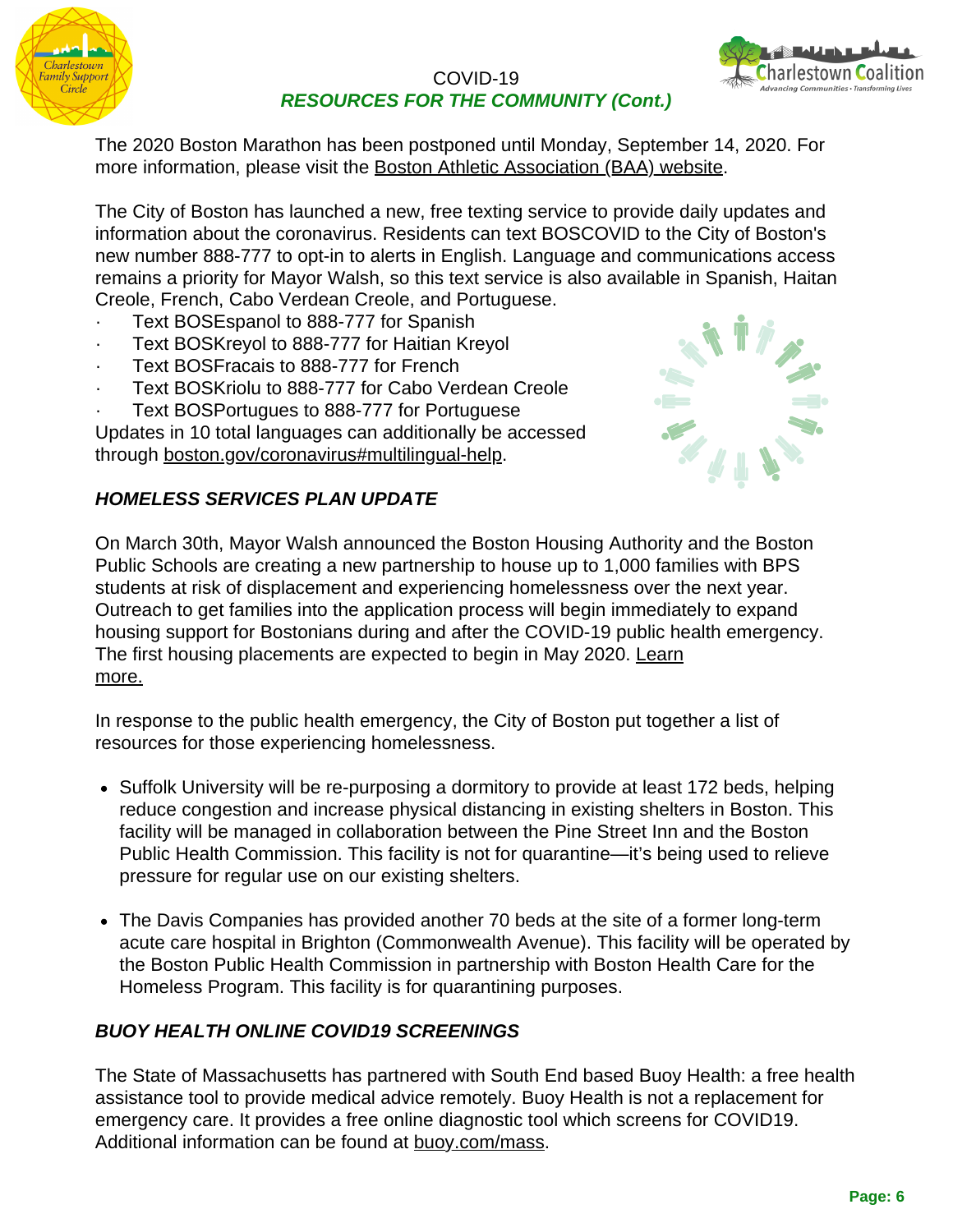



## **YOUTH AND FAMILY RESOURCES:**

#### *BOSTON PUBLIC SCHOOLS:*

- Boston Public Schools announced on October 21st that due to a rising COVID-19 infection rate in the city, and in support of efforts to contain the spread, all students will shift to remote learning effective tomorrow, Thursday, October 22. The city's seven-day average COVID-19 positive test rate was reported at 5.7%, an increase from last week's rate of 4.5%. Students will remain in remote learning until there are two full weeks of falling infection rates.
- BPS will provide updates to plans as soon as they develop. In addition, schools will work with families who may need to pick up technology or other personal items students may have left at school. The district is exploring options for providing services for our students with complex disabilities and will update families with more information in the coming days.

Information about BPS is available at [Boston.gov/coronavirus](http://boston.gov/coronavirus).

Emergency childcare programs, including nearly 40 in Boston, will continue to operate for first responders and other essential workers. You can find the list at [Boston.gov/emergencychildcare.](http://boston.gov/emergencychildcare)

Here is the link for students to sign up to get chrome books delivered to their house: <https://www.bostonpublicschools.org/laptop>

[Here is the link for the information on internet: www.boston.gov/news/internet-connectivity-and](http://www.boston.gov/news/internet-connectivity-and-technology-supports-during-covid-19-response)technology-supports-during-covid-19-response

Teaching Remotely for Grades K-12 | Free Rources and Stratergies -visit: [classroommagazines.scholastic.com](http://classroommagazines.scholastic.com/)

#### [7 Ways to Support Kids and Teens Through the Coronavirus Pandemic](https://www.mghclaycenter.org/hot-topics/7-ways-to-support-kids-and-teens-through-the-coronavirus-pandemic/)

Stress-Managing Tips

"Caution and concern rule the day in the time of Coronavirus, as well it should. But as we work together to prevent the spread of the virus and protect ourselves and our families form infection, there are ways we can both manage our stress and boost our self-care." To learn more about how to stay calm and focus on your overall wellbeing during the time of coronavirus, check out the MGH Benson-Henry Institute For Mind Body Medicine at: [www.bensonhenryinstitute.org/calm-in-the-time-of-coronavirus/](https://www.bensonhenryinstitute.org/calm-in-the-time-of-coronavirus/www.bensonhenryinstitute.org/calm-in-the-time-of-coronavirus/)

[Visit Charlestowncoalition.org/covid-resources to view the Charlestown Coalition's Community](http://charlestowncoalition.org/covid-resources) Resource Flyer that includes a list of helpful hotline phone numbers and a checklist to prepare and protect families in case of [a COVID-19 outbreak at home.](http://charlestowncoalition.org/covid-resources)

#### *BOSTON PUBLIC LIBRARY:*

As of June 22, patrons will be able to pick up physical items at the Boston Public Library with the new <u>["BPL to Go"](https://www.bpl.org/news/bpl-to-go/)</u> program. Using the library website, phone line, or the "BPL To Go" iPhone app, patrons will be able to "order" (place a hold on) items such as:Books,DVDs,CDs,Library card holders — including e-card holders — will be able to safely pick up their items much like picking up takeout from a restaurant, and return items using designated bins. For Homework assistance, please visit [www.bpl.org/homework-help-for-grades-k-8.](http://www.bpl.org/homework-help-for-grades-k-8)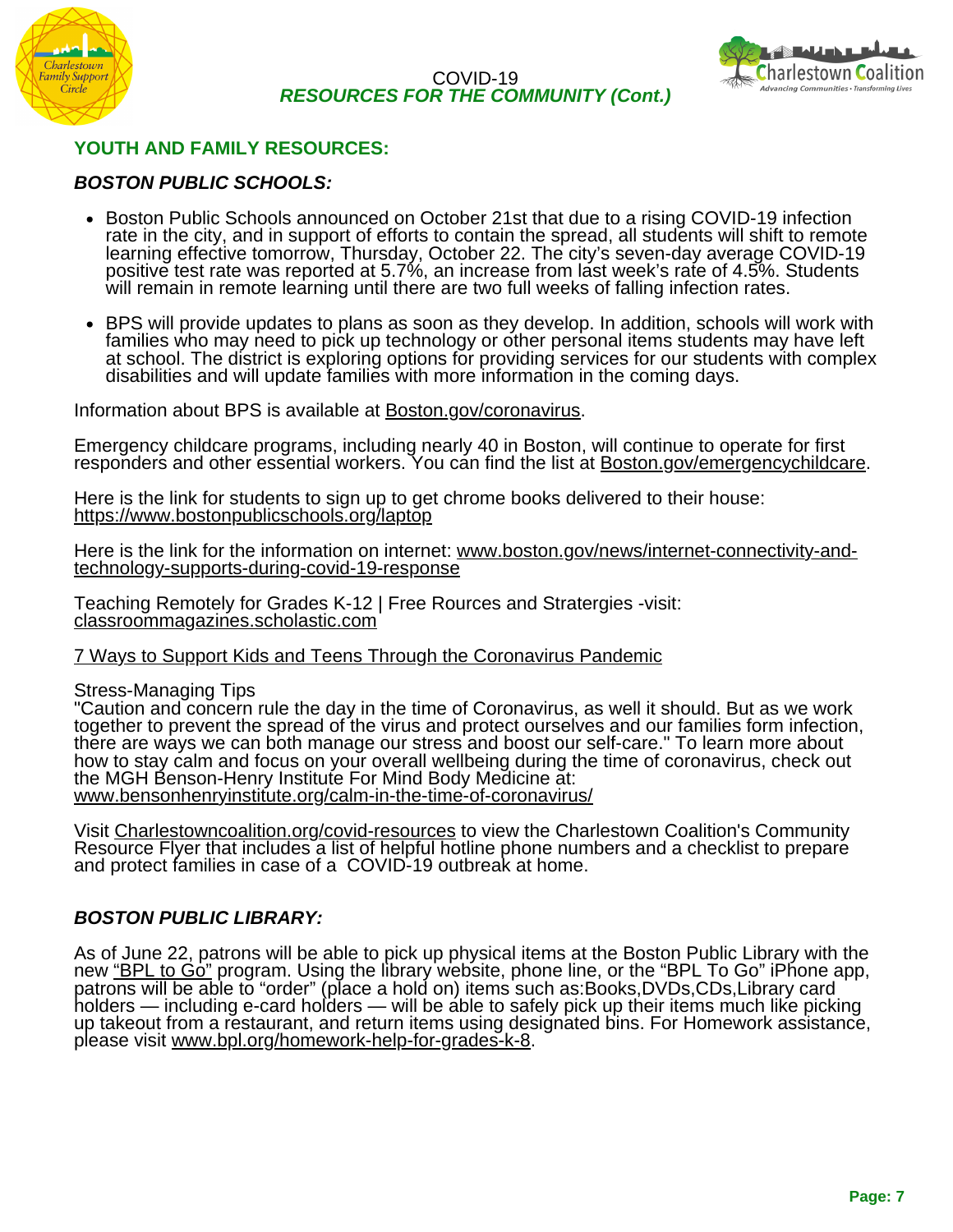



## *BOSTON CENTERS FOR YOUTH & FAMILIES AND YMCA:*

BCYF community centers are offering a limited menu of programs and classes for preregistered participants. We continue to expand the menu of offerings as we are able to in accordance with public health guidelines. You can learn more at [www.boston.gov/news/bcyf-program-and-registration-information-during-covid-19](http://www.boston.gov/news/bcyf-program-and-registration-information-during-covid-19)

YMCA of Greater Boston information can be [accessed here.](https://ymcaboston.org/wp-content/uploads/2020/06/Reopening-Our-Y-FAQs-Phase-2.pdf)

## **FOOD RESOURCES:**

**TAFDC** and **EAEDC** applications can now be filed (started) online!

Cash assistance applications can be filed online at [DTAConnect.com](http://dtaconnect.com/) (click the blue "apply" banner). Just like with SNAP, a case manager will need to speak with the client after the application is filed. This is a significant step towards ensuring folks have access to these critical benefits during the COVID-19 crisis. They encourage families with children and very low or no income, or adults 65+ or disabled who don't have income and have very low assets, to apply for cash assistance benefits.

*THINGS TO KEEP IN MIND FROM THE SNAP COALITION:*

If a SNAP household has a pending application, Interim Report, or Recertification, get paperwork in as soon as possible. DTA is working to get ahead on processing in case their operations are interrupted or delayed by COVID-19. Reminder that households can submit Interim Reports and Recertifications online at DTAConnect.com. If folks have concerns about getting help from DTA, please reassure them that at this time no rules or policies have changed! DTA is open for business and they can follow the normal procotols to communicate with DTA.If workers are seeing their hours reduced or eliminated as a result of COVID-19 (or any reason), encourage them to report those reductions as soon as possible to DTA so that they can ensure the SNAP benefit amount is adjusted. Reminder that if a change in income means a household's SNAP increases to the maximum benefit for their household size, DTA must issue a SNAP supplement for the month of the reported change.

#### *SNAP supplemental emergency benefits:*

USDA has given approval to MA and a few other states (that made early requests) to issue emergency supplemental SNAP benefits in March (and April). This is one of the nutrition provisions in the **[Families First Act](https://www.cbpp.org/research/food-assistance/usda-states-must-act-swiftly-to-deliver-food-assistance-allowed-by-families), signed March 18th.** Note: These supplemental SNAP benefits will "top off" the SNAP benefits for current households, up to the maximum SNAP benefit for the household size. (USDA told states that households that get the max SNAP will not get a supplement.)

- USDA SNAP Waivers: USDA approved DTA's request to postpone Interim Reports and Recertifications that are due in March, April, or May for 6 months. Clients may still get this paperwork in the mail - but should not be cut off if they don't do the paperwork or if DTA gets it but doesn't have the capacity to process it right now. This means folks who are on the caseload now should stay on SNAP for the next 6 months without interruption. You can see the letter from [FNS to DTA here](https://fns-prod.azureedge.net/sites/default/files/resource-files/MA-SNAP-COV-002-ExtendCertPeriods-Approval.pdf). DTA has requested other waivers to simplify SNAP processing and we will keep you posted.
- [DTA has posted a COVID-19 webpage here: Mass.gov/info-details/dta-covid-19](https://www.mass.gov/info-details/dta-covid-19-resources-and-support) resources-and-support
- [Updated SNAP Fliers](https://docs.google.com/document/d/1gvBDe0LamPn8Y7AFXUGsoKAKyaaz2qqbvWeypdIFG00/edit#heading=h.i6m3hu9gmnvt)
- [Masslegalservices.org/COVID-19workersandSNAP](https://www.masslegalservices.org/COVID-19workersandSNAP)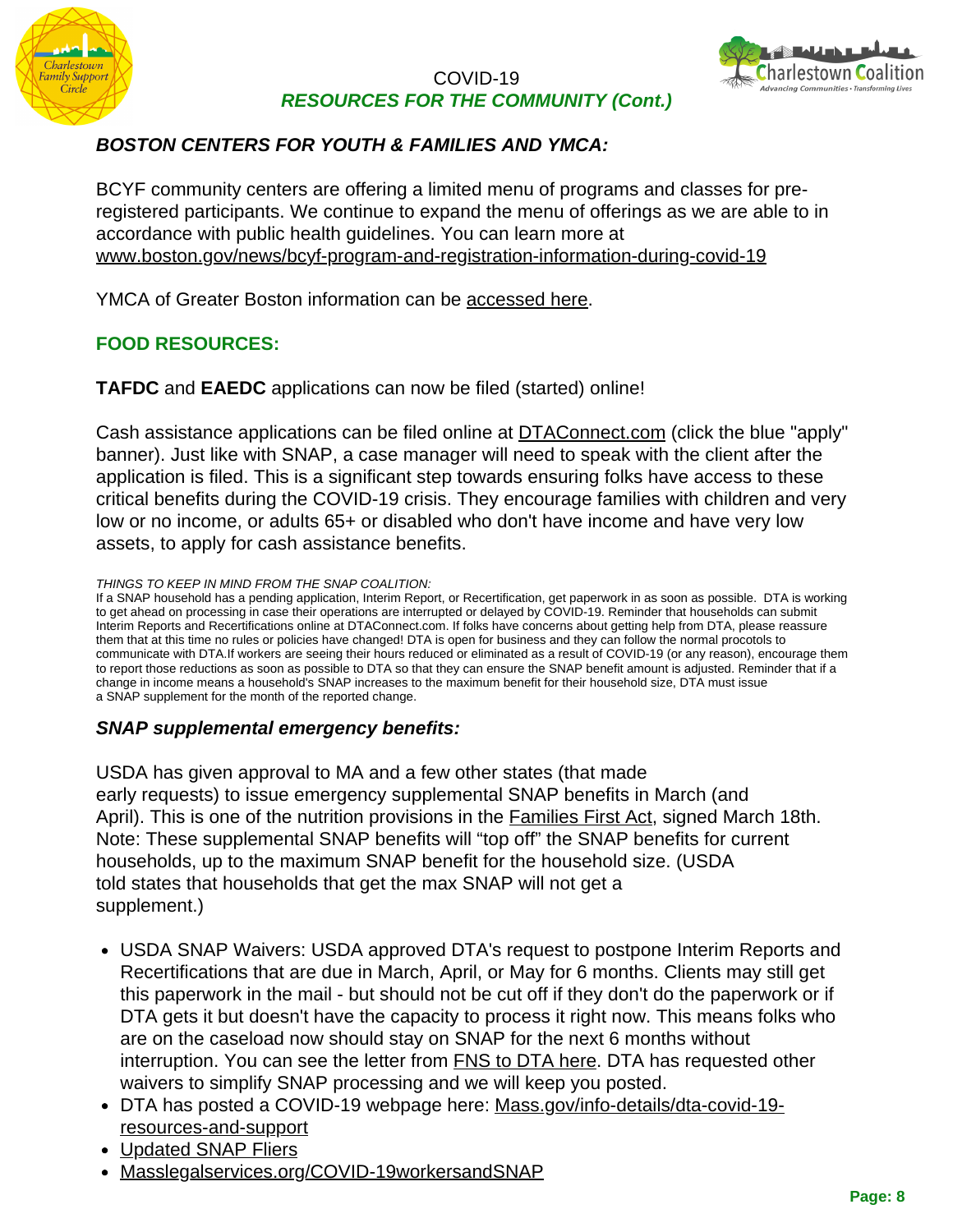



- **EBT purchases during pandemic.** Remember that any SNAP household member can go food shopping, whether their name or picture is on the EBT card (the back of the card confirms that); and any SNAP household member can authorize a trusted third party (e.g. a relative or friend) to help food shop as well. If that person is regularly food shopping for the SNAP household, best to then have the SNAP household send a note to DTA (by mail, fax or DTA Connect) if the household plans to have that third party be an "authorized rep" – but no need to set that up in advance.
- **Online EBT purchasing?** MA is not one of the current states piloting online EBT purchasing (for ex, with Amazon or WalMart). It will take some time to get this in place, and may be quite limited to the very large grocers. BUT EBT grocers can still offer curbside "click, collect and pay" with SNAP EBT. [See description here](https://www.einpresswire.com/article_print/512235864/it-s-a-snap-to-order-online-and-pay-at-store). Doing this does NOT require a USDA waiver. We urge folks to contact local supermarkets, grocers and farmers markets (many of whom have mobile EBT POS devices) to ask if they are offering phone or on-line ordering and then curbside pick up/pay options.
- **Economic Impact Payments & SSI Recipients** filing deadline to get \$500/dependent quickly is May 5Background: These payments (\$1,200/adult, \$500/dependent) are for all who have incomes of less than 75k/year. Certain people who do not typically file taxes [need to file paperwork with the IRS to get the payments – by filling out the non-filer tool](https://www.irs.gov/coronavirus/non-filers-enter-payment-info-here) on the IRS website. Social Security (RSDI) and SSI recipients do not need to complete this form because their \$1,200 will be direct deposited. However, if they have dependents, they DO need to fill out this form. The federal administration set quick deadlines for households to complete the form to get the \$500/dependent – and if the deadline is missed, households will not get their child payments before 2021. For many RSDI households the deadline already passed. **The IRS announced the deadline for SSI recipients is May 5.**
- Advocates and members of Congress have been pressuring the Administration to ensure low-income seniors and persons with severe disabilities who miss this wildly fast deadline can access the child benefits sooner than 2021. But, for now, the best advice is that SSI recipients should file as soon as possible.
- Also note that RSDI or SSI beneficiaries who started receiving after January 1, 2020 can continue to use the IRS non-filer web page to get the dependent payment without waiting until 2021.[See information from SSA here.](https://www.ssa.gov/coronavirus/#anchor2)
- Reminder that these payments do not count as income for all DTA benefits. For organizations that may be able to help with filing, see here (confirm with the organization they are working remotely): [Masscap.org/freetaxprep/](https://www.masscap.org/freetaxprep/)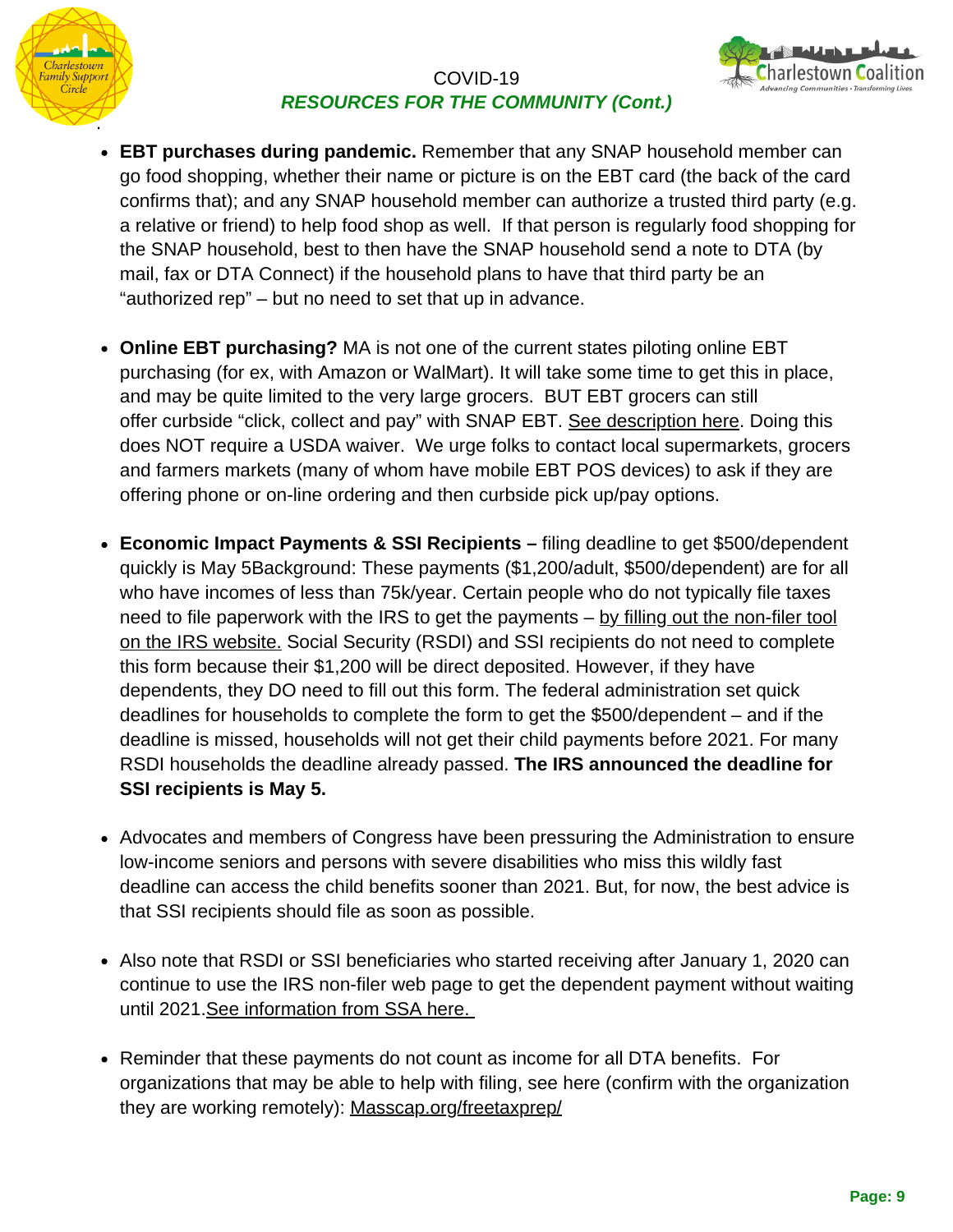



**Message from WIC:** Services are being done by phone ONLY! WIC participants can contact their local WIC office with any questions. Please refer to [Mass.gov/wic o](http://mass.gov/wic)r [facebook.com/MassWIC](http://facebook.com/MassWIC) for ongoing updated information.

[Project Bread](http://www.projectbread.org/news-and-events/news/covid-19-hunger-food.html) - Food Source Hotline 1-800-645-8333 (TTY line: 800-377-1292) Project Bread is keeping an updated school meal resource list and map of the school districts offering prepackaged meals for school age children.

• The Harvest On Vine Pantry - 617-990-7314

Food is distributed on the second Saturday of every month at 10AM and the last Tuesday of the month at 7PM

PLEASE NOTE: Locations and times are subject to change. Please check back to confirm information before you head to a soup kitchen or food pantry.

#### *Food Pick-up Locations in Charlestown*:

- **[Kennedy Center](https://www.kennedycenter.org/)** 55 Bunker Hill Street, 10am-2pm on Tuesdays and Thursdays
- **Edwards Middle School** 28 Walker St., Mondays & Thursdays 10am-6pm
- **Harvard/Kent School** 50 Bunker Hill Street, Mondays & Thursdays 10am-6pm
- **Charlestown Adult Education Center** -76 Monument St, 12-2pm on Thursdays
- **Charlestown High School** is now a Super Site Food Distribution Center for the community. Families may go to the Polk Street loading dock door on Mondays and Thursdays from 10:00-6:00pm and receive food.
- *\*Please call ahead as information is subject to change.*

#### [Map of Meal Sites for Youth and Children](https://www.boston.gov/departments/food-access/map-meal-sites-boston)

For more information, visit www.boston.gov/departments/food-access/map-meal-sitesboston

The **City's Office of Food Access** is acting as the main intake for delivery requests. While it looks like they don't have capacity to deliver things other than food at this moment, if it's a question of getting food into apartment buildings and to units where people are quarantined, they may be able to assist. Reach out to the Office of Food Access through the [contact information on this page](https://www.boston.gov/news/food-resources-during-covid-19) for more details.

**Department of Transitional Assistance (DTA) Updates:** The following is based on emails DTA sent out to Outreach Partners and Advisory Board members late Friday (6/19) with various updates, including a temporary system maintenance to DTA Connect and the DTA Assistance Line over the weekend (which are now updated). We have summarized the core DTA updates here:SNAP/Cash Renewals: DTA was granted a waiver from the USDA to postpone for 6 months SNAP Interim Reports (IRs) and Recertifications that were due in March through June. DTA also postponed TAFDC and EAEDC cash assistance reevaluations. This USDA waiver is expiring. SNAP IRs and Recertifications and TAFDC and EAEDC Revaluations are beginning again. The first group are households who need to complete an RI or Recertification before August in order to keep their SNAP benefits uninterrupted. The DTA forms are sent 45 days before the due date. The DTA forms started going in the mail last week.It is critical households respond to these forms or they may not get their August SNAP benefits. Some households may need to submit additional proofs. Other households filing aRecertification form will also need to have a phone interview with DTA (there is no interview at the point of Interim Report).Households can return the paperwork to DTA 1 of 3 ways: Completing online at DTAConnect.com via their case account, US mail, or by FAX. For more information about SNAP reevaluations, see this Question in the SNAP Advocacy GuideSNAP Emergency Supplements: USDA approved DTA to issue another extra, emergency SNAP benefit to bring household's benefits up to the max amount for their household size for the month of June. This payment will be going out the first week of July. We will let you know the exact date closer to the issuance. Uwe have no information on any additional SNAP supplements beyond the June supplement.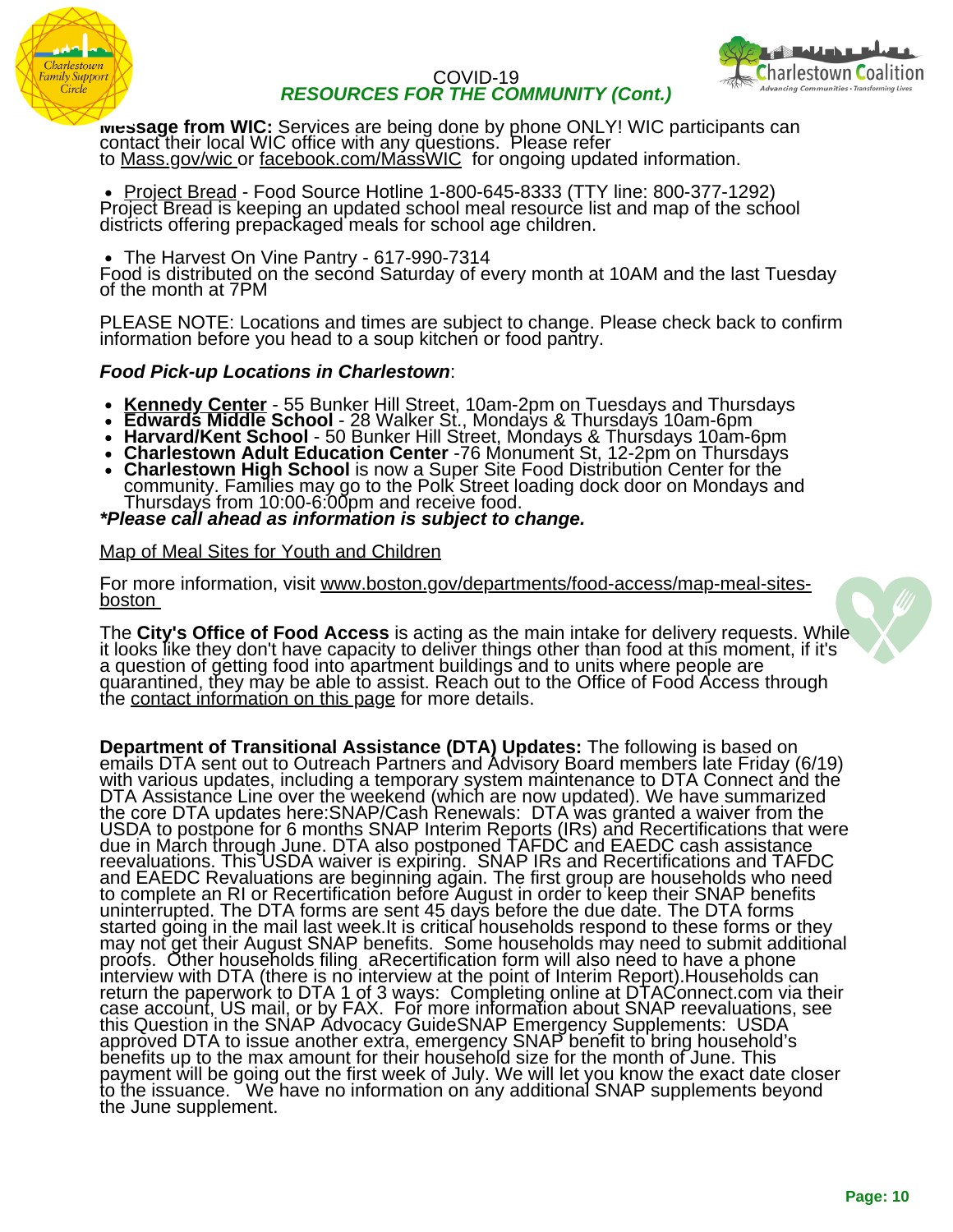



## **Project Bread – Pandemic EBT (P-EBT) Fact Sheet**

**What is Pandemic EBT or P-EBT?** - The Families First Coronavirus Response Act of 2020 includes a provision called "Pandemic Electronic Benefit Transfer," or "P-EBT." This allows states to issue benefits to families with children who are eligible for free or reduced-price school meals, because of the school closures associated with COVID-19.

**Who will receive P-EBT?** - All Massachusetts students (preK-12) who are eligible for free or reduced-price school meals or attend a school that offers universally free breakfast and lunch will receive P-EBT.

**How much is the benefit?** - Each student will receive a P-EBT benefit that is equivalent to the cost of school breakfast and school lunch – \$5.70/day. The total benefit amount is to be determined.

**What do families need to do to receive the benefit?** - If families are already receiving SNAP and/or TAFDC (TANF) benefits, they will receive the additional PEBT benefit for each school-age child on their EBT card. If they do not receive SNAP or TAFDC, but their children receive free or reduced-price school meals, they will receive a P-EBT card – like a debit card –for each student in the mail that can be used at grocery stores to buy food. There is no application to complete.

**What can families, who are low-income, but not receiving SNAP or free or reducedprice meals, do to receive P-EBT benefits?** - Families who have recently lost jobs or income are encouraged to apply for SNAP through DTA Connect or Project Bread's FoodSource Hotline (800-645-8333). If they are approved for SNAP, they will also receive P-EBT benefits for their school age children. If they are not eligible or do not wish to apply for SNAP, they may still apply for free or reduced-price school meals through their school district. Where can families use the P-EBT card? What can they purchase? P-EBT is NOT SNAP, but it operates very similarly. P-EBT cards can be used where SNAP EBT cards are accepted ([https://www.fns.usda.gov/snap/retailer-locator\)](https://www.fns.usda.gov/snap/retailer-locator). P-EBT can be used to purchase the same food as SNAP benefits – fruits, vegetables, bread, meats, dairy, etc. [\(https://www.fns.usda.gov/snap/eligible-food-items\)](https://www.fns.usda.gov/snap/eligible-food-items). P-EBT cannot be used to purchase toiletries, paper products (e.g. toilet paper), alcohol, or hot prepared food items.

**If a family uses their P-EBT card, can they still pick up/receive meals at school sites?** Families using their P-EBT card can still take advantage of all food resources in their community including picking up/receiving meals from schools or community organizations like the YMCA, going to food pantries, and applying for federal nutrition programs such as SNAP. For more information about each of these resources, please go to [www.projectbread.org/covid19](http://www.projectbread.org/covid19)

For a DTA Q&A on P-EBT visit: [Mass.gov/p-ebt o](http://mass.gov/p-ebt)r [map-ebt.org/faqs](https://www.map-ebt.org/faqs)

If families have questions about P-EBT, SNAP, WIC or other food resources, they can call Project Bread's Hotline at 1-800-645-8333. They can also contact the city's Office of Food Access at 617-635-3717 or by email at [food@boston.gov.](http://boston.gov/)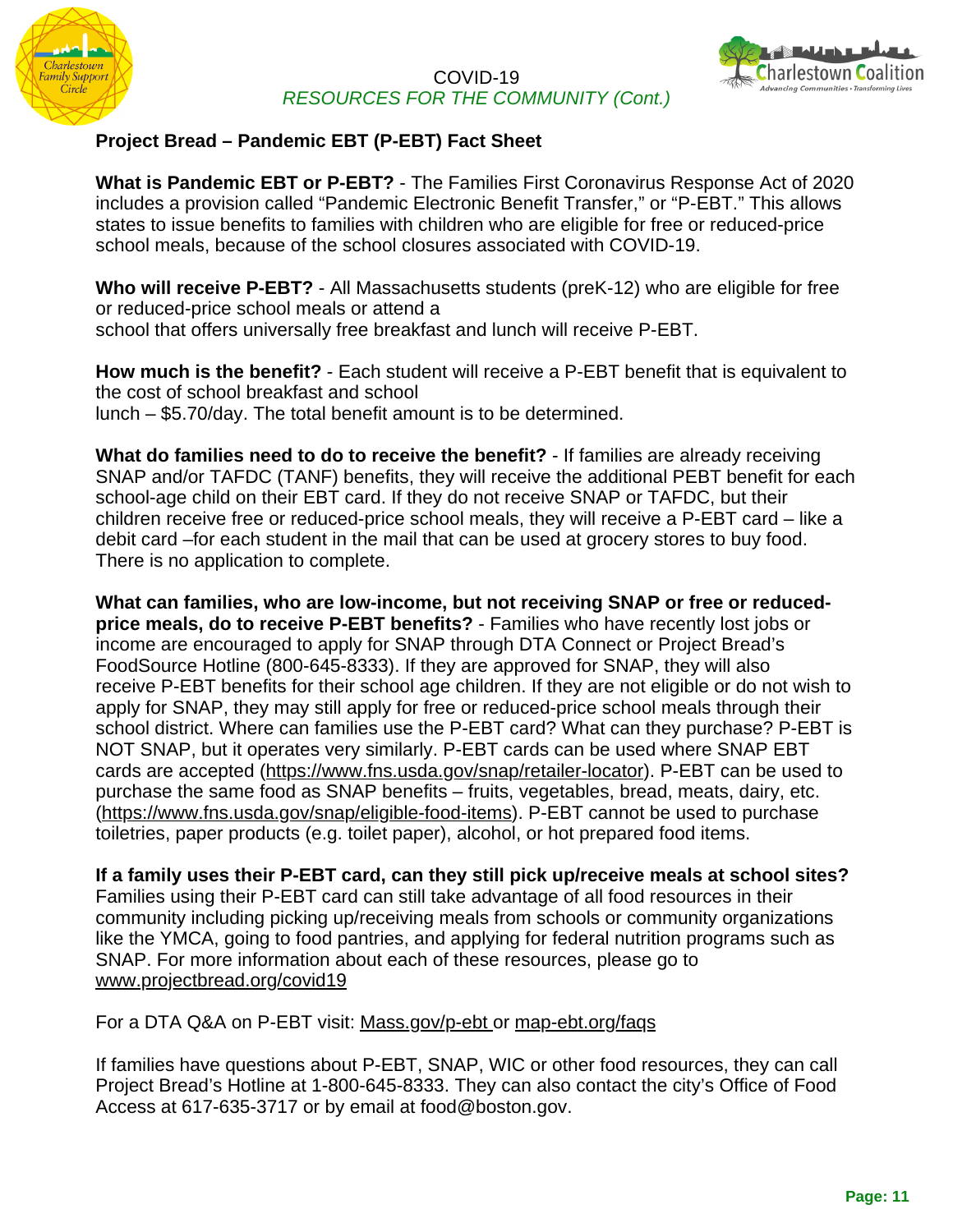



## **LEGAL SUPPORT:**

*[Lawyers for Civil Rights Boston](http://lawyersforcivilrights.org/coronavirus/)* has created a resource that outlines some of the legal questions people may have and information about the effects of Coronavirus.

Courts are handling emergency matters only. Several courts are closed temporarily, based on protocols established early in this health emergency. Also, several Trial Court departments recently have issued additional emergency Standing Orders. Links to temporary court closure information and all emergency standing orders are available on t[h](http://mass.gov/guides/court-system-response-to-covid-19)e Court's COVID Response Page: [mass.gov/guides/court-system-response-to-covid-19](http://mass.gov/guides/court-system-response-to-covid-19)

#### **RECOVERY RESOURCES:**

Some local 12-Step Fellowship meetings in the Charlestown community are still temporarily put on hold and/or moved online.

Starting July 1st, the "Loony-Noony" noontime meeting will begin meeting at First Church in Charlestown (10 Green St.) at 12pm Monday-Friday, The Covid Defiance Group meets at the Charlestown High School football field every day at 7pm and at 12pm on Saturdays and Sundays. Visit [aaboston.org](http://aaboston.org/) for details.

Below are links to online 12-Step Meetings and recordings from speaker-meetings, conventions and workshops of 12-step fellowships, such as Alcoholics, Anonymous, Al-Anon Family Groups and Narcotics Anonymous that can be accessed at this time: [www.myrecovery.com](http://www.myrecovery.com/) – online meeting room open 24/7

[www.xa-speakers.org](http://www.xa-speakers.org/) [www.mediafire.com/sobrietyfirst](http://www.mediafire.com/sobrietyfirst) [www.aa-intergroup.org](http://www.aa-intergroup.org/) [www.virtual-na.org](http://www.virtual-na.org/) [www.intherooms.com/home/](http://www.intherooms.com/home/) [www.aaonlinemeeting.net/](https://www.aaonlinemeeting.net/)

Visit [www.embarkreco.com/events](http://www.embarkreco.com/events) for online all-recovery meetings daily at 12PM & 6PM MST from your browser or smartphone.

Attend a virtual meeting, hosted by the NorthStar, Stay at Home, and Live the Steps of NA groups of Narcotics Anonymous:

Saturday 7PM - <https://zoom.us/j/2012572764> Sunday 7PM - <https://zoom.us/j/2012572764> Monday 7PM - <https://zoom.us/j/2012572764> Tuesday 7PM -<https://zoom.us/j/2012572764> Wednesday 8PM - <https://zoom.us/j/8573067574> Thursday 7PM -<https://zoom.us/j/2012572764> Friday 7PM - <https://zoom.us/j/402283768> \**Times listed in EST -English Speaking Only*

#### [Online Meeting Directory and List of Virtual Meetings & Speaker Archives](https://www.thetokenshop.com/Online_AA_Meetings)

If you are home sick and need a meeting -Pause A While will host a free conference call for AA Meetings. 2PM Every Day,Call: (425)436-6360 Access Code: 422932#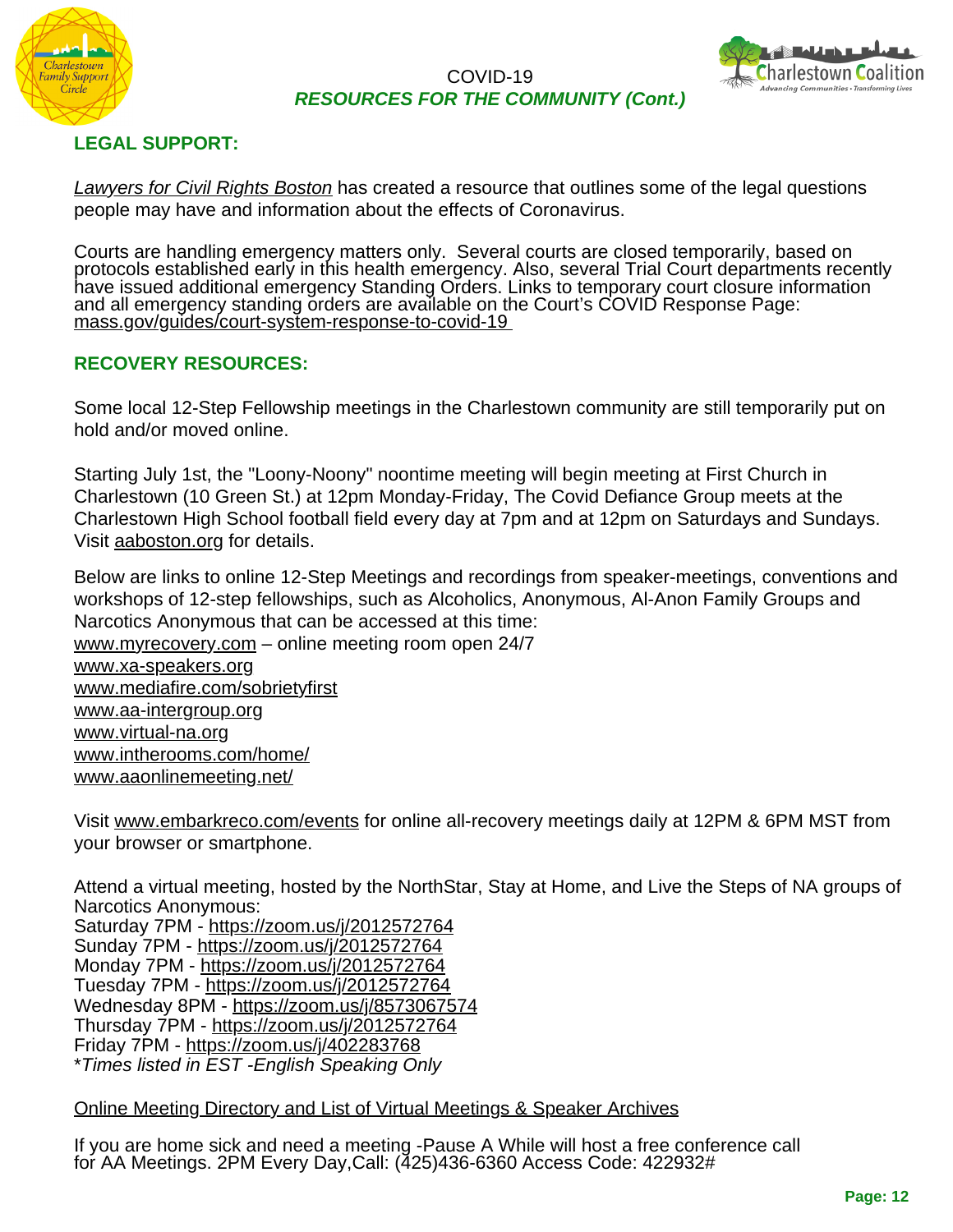



Stoneham YP (AA) will continue meeting online Friday nights at 8PM. All are welcome. Many of the group members work the steps to the best of their ability, but anyone with a desire to stop drinking is welcome. [Click here](https://meetings.intherooms.com/aa/Young-People/all/98721) for more information.

For another virtual meeting by The Beacon Group, visit https://beacongroupaa.com/covid-19-updates/

Visit [Charlestowncoalition.org/covid-resources](http://charlestowncoalition.org/covid-resources) to view the Charlestown Coalition's *How To Use:Zoom* quick reference guide if you need assistance getting into zoom meetings.

For Teleconference Meetings and Cyber Phone Recovery visit, [NAbyphone.com](http://nabyphone.com/) or [Nerna.org f](http://nerna.org/)or virtual NA Meetings.

[For a Recovery Resource Toolkit, visit smartrecovery.org/smart-recovery-toolbox/smart](http://www.smartrecovery.org/smart-recovery-toolbox/smart-recovery-online/)recovery-online/

## [Beds available for homeless folks, both COVID 19 positive and negative](http://charlestowncoalition.org/wp-content/uploads/2020/04/bedlist.pdf)

[Canary](https://vimeo.com/276249705?fbclid=IwAR16ft7qYvYB34CACnC4pAVBLzzUO7CdO4yLrHA869jHMYKZ36WDH1HLkbQ) is an overdose prevention app that monitors for a user's inactivity after activation. In the event that a user stops moving and fails to respond to prompts by Canary, the app issues an alert to others.

All of the City's recovery services are still open. They have online resources including links to online meetings at [Boston.gov/Recovery](http://boston.gov/Recovery). You can also call 3-1-1.

## **SPIRITUAL RESOURCES:**

- [spiritual-resources-during-covid-19-pandemic](https://hds.harvard.edu/life-at-hds/religious-and-spiritual-life/spiritual-resources-during-covid-19-pandemic)
- [Faith Based Resources](https://www.cdc.gov/flu/pandemic-resources/archived/community-planning.html)
- <https://www.christianassemblynow.org/>
- <https://www.fccharlestown.com/>
- [http://stmarystcatherine.org](http://stmarystcatherine.org/)

## **FITNESS AND WELLNESS**



The Phoenix - Join their virtual and live-streamed classes at [thephoenix.org/virtual](http://thephoenix.org/virtual)

For health and fitness videos, visit: [ymca360.org/on-demand](https://ymca360.org/on-demand)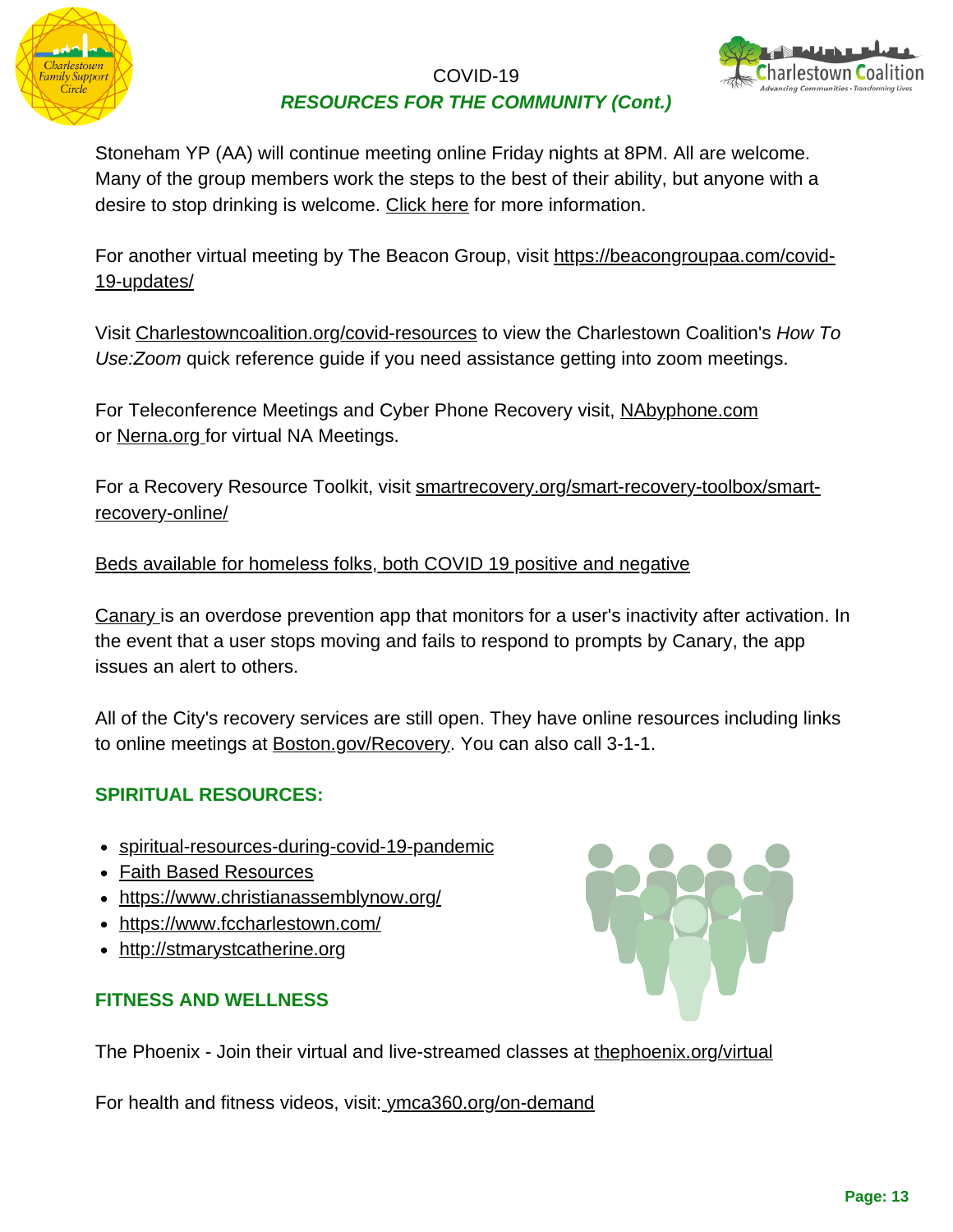



## **LICENSED PREMISES:**

Reopening Phase IV mandatory safety standards recommended best practices and a checklist for restaurants. Effective: March 22, 2021

These sector-specific COVID-19 workplace safety standards for Restaurants are issued to provide owners, operators, workers, and patrons of restaurants with instructions to help protect against the spread of COVID-19.

These standards are minimum requirements only and are not exclusive or exhaustive. The public health data for disease prevention that inform these guidelines can and does change frequently, and the operator of the restaurant is accountable for adhering to all local, state, and federal requirements. The operator of the restaurant is also responsible for staying abreast of any updates to these requirements.

All establishments providing service under a Food Service Establishment Permit, including private clubs and organizations must follow these guidelines.

Violation of these standards may result in civil fines of up to \$500 per violation; provided that each individual instance of non-compliance and each day of a continuing violation may be fined as a separate violation. Each person present over any capacity limit specified below may likewise be fined as a separate violation.

For more info. visit, [www.mass.gov/info-details/safety-standards-and-checklist-restaurants](https://www.mass.gov/info-details/safety-standards-and-checklist-restaurants)

## **CONSTRUCTION SITES:**

To stem the current public health crisis and support the health of workers in the City, the City has paused non-essential construction and is enacting new requirements for permitting.

On Monday, May 18, the state released its reopening Massachusetts plan, with information on how and when different industries can reopen. While construction and manufacturing can resume today, the City of Boston is reopening construction in a phased manner. We will allow work on schools, hospitals, some residential work, and open-air construction until May 25. After May 25, the City will permit any construction type that is allowed by the state, with the required COVID-19 Safety Affidavits and COVID-19 Safety Plans for permitted construction work in place.

For more info. visit, [www.boston.gov/news/temporary-guidance-construction-city-boston](https://www.boston.gov/news/temporary-guidance-construction-city-boston)

#### **HEALTHCARE PROVIDERS:**

Healthcare providers in Boston should immediately notify BPHC at 617-534-5611 if they suspect a patient is infected with COVID-19. Providers outside of Boston should contact MDPH at 617-983- 6800. CDC has created criteria to guide evaluation of patients suspected to have COVID-19.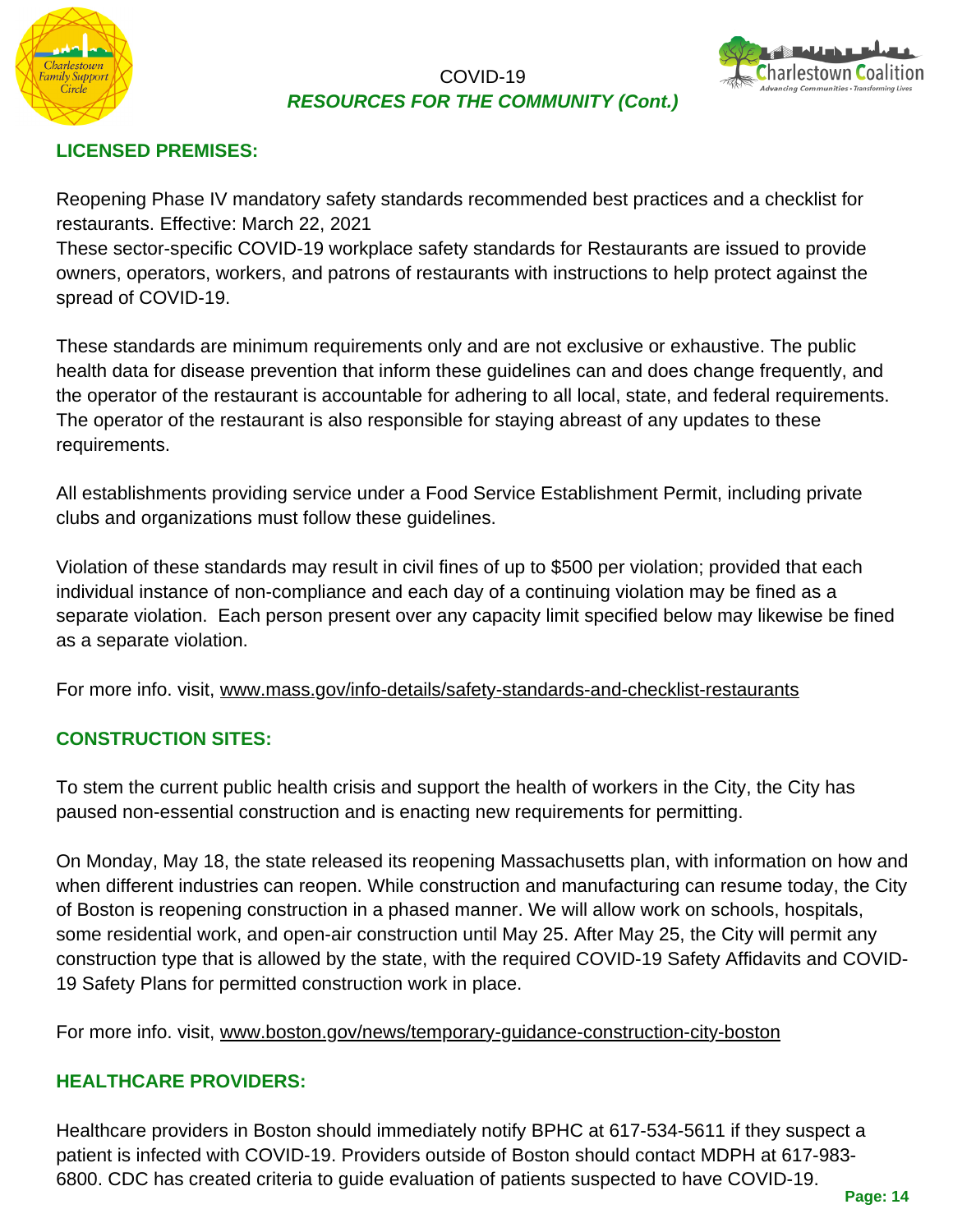



## **REDEVELOPMENT, PLAN CHARLESTOWN:**

During this time we recommend that stakeholders engage in the PLAN: Charlestown process through their website, where all planning study materials are posted, including the presentation boards. We also encourage the public to keep in touch with Planning staff by submitting comments directly to the PLAN: Charlestown team: [bostonplans.com/plancharlestown](http://bostonplans.com/plancharlestown)

For more information on the BPDA's Public Meeting Guidelines and our COVID-19 response, please visit our website: [www.bostonplans.org/news-calendar/news-updates](http://www.bostonplans.org/news-calendar/news-updates)

## **CABLE PROVIDERS DISCOUNT: DO YOU NEED INTERNET AT HOME?**

Comcast is offering free Internet for two months because of the coronavirus. In response to emergency measures associated with Coronavirus (COVID-19), Internet Essentials will increase speeds from 15/2 Mbps to 25/3 Mbps for all customers. This speed increase will happen automatically - no action is required by customers. In addition, new customers will receive two months of free service.

This is for people who:

Have SNAP, Section 8, Medicaid SSI, etc. - or free school lunch (everyone at CHS) You don't owe money to Comcast that was billed in the last year. (If you owe money but it was more than one year ago, it might be ok.) You have not signed up for Comcast in the last 90 days.

To sign up:

Go to www.internetessentials.com Call: 1-855-846-8376 for English Call: 1-855-765-6995 for Spanish

#### **FINANCIAL ASSISTANCE:**



- To apply for Snap Benefits: [www.fns.usda.gov/snap/recipient/eligibility](http://www.fns.usda.gov/snap/recipient/eligibility)
- [To apply for Masshealth: www.mass.gov/how-to/apply-for-masshealth-the-health-safety](http://www.mass.gov/how-to/apply-for-masshealth-the-health-safety-net-or-the-childrens-medical-security-plan)net-or-the-childrens-medical-security-plan
- [Rent Payment Assistance: www.mass.gov/service-details/learn-about-residential](http://www.mass.gov/service-details/learn-about-residential-assistance-for-families-in-transition-raft)assistance-for-families-in-transition-raft
- Fuel Assistance: [www.commteam.org/](http://www.commteam.org/)
- [Unemployment Assistance: www.mass.gov/orgs/department-of-unemployment](http://www.mass.gov/orgs/department-of-unemployment-assistance)assistance

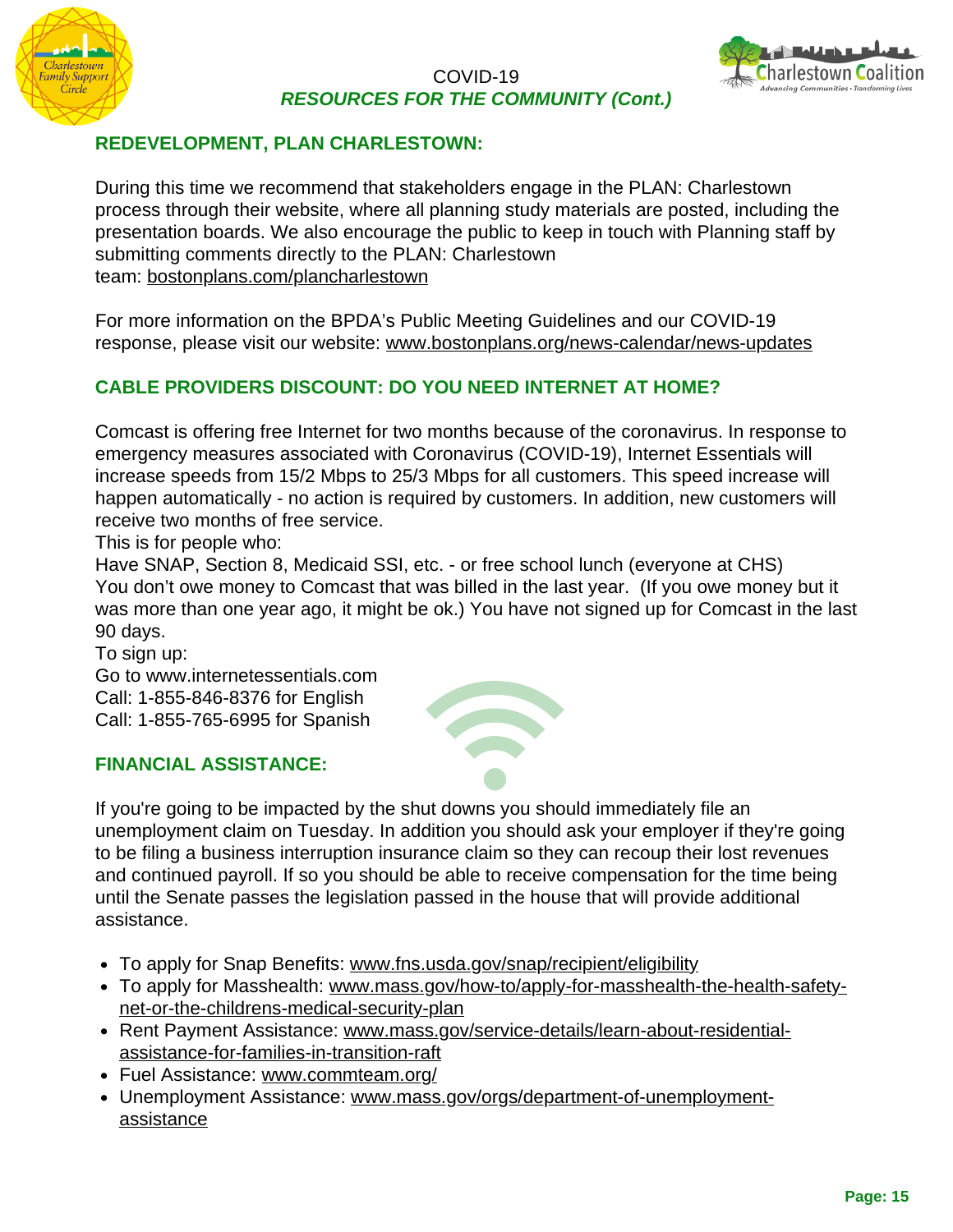



## *FEDERAL ECONOMIC STIMULUS HOTLINE*

On May 13th, Mayor Walsh announced that the [Boston Tax Help Coalition,](https://www.bostontaxhelp.org/) a program within the Mayor's Office of Financial Empowerment, has launched a Stimulus Hotline to assist Boston residents eligible for the federal economic stimulus payment.

- Residents with incomes under \$75,000, including those with no income, may be eligible for the full \$1,200 payment. However, residents who do not usually file a tax return must
- [file an application](https://www.irs.gov/coronavirus/non-filers-enter-payment-info-here) with the Internal Revenue Service (IRS) in order to receive their payment.
- Boston Tax Help Coalition volunteers and staff have been trained to assist residents in filing this application with the IRS.
- Boston residents should check if they are eligible for the stimulus before calling at: [https://www.bostontaxhelp.org/stimulus-payment-help/](https://www.bostontaxhelp.org/stimulus-payment-help).
- The hotline can be accessed by calling (781) 399-5330 or 311. The hotline is staffed on Mondays, Wednesdays, and Fridays from 2 p.m. - 5 p.m., and calls received outside of those time frames will be returned. Staff are available to assist residents in Spanish, and residents in need of assistance in additional languages will be connected to the appropriate translation services.

## *SALVATION ARMY EMERGENCY FINANCIAL ASSISTANCE:*

Available Monday through Friday 10:00am-2:00pm (by appointment) Emergency financial assistance is available for utility bills (gas, heating oil, propane, etc), rent, furniture and clothing. Payment to the utility or landlord is provided to avoid disconnection of utility services, eviction and/or heating oil. Furniture is provided in the event of disaster (flood, fire or other natural disasters and situation of domestic violence). A voucher may be given to The Salvation Army Thrift Store; transportation of items is the responsibility of the beneficiary. Beneficiaries must provide the following: Proof of income for all members of household Proof of ALL expenses Birth Certificate or ID for all members of household Shut Off Notice, Eviction Notice, Domestic Violence Report, Fire/Flood Report Contact Information: Call (781) 324-1970 for an appointment

## *HOME START EVICTION PREVENTION HOTLINE:*

1-857-415-2900 NOTICE: If you owe back rent and are trying to stay in your apartment, we may be able to help. For general inquiries or updates, please leave us a voicemail at 617-542-0338 or email us at homestart@homestart.org.

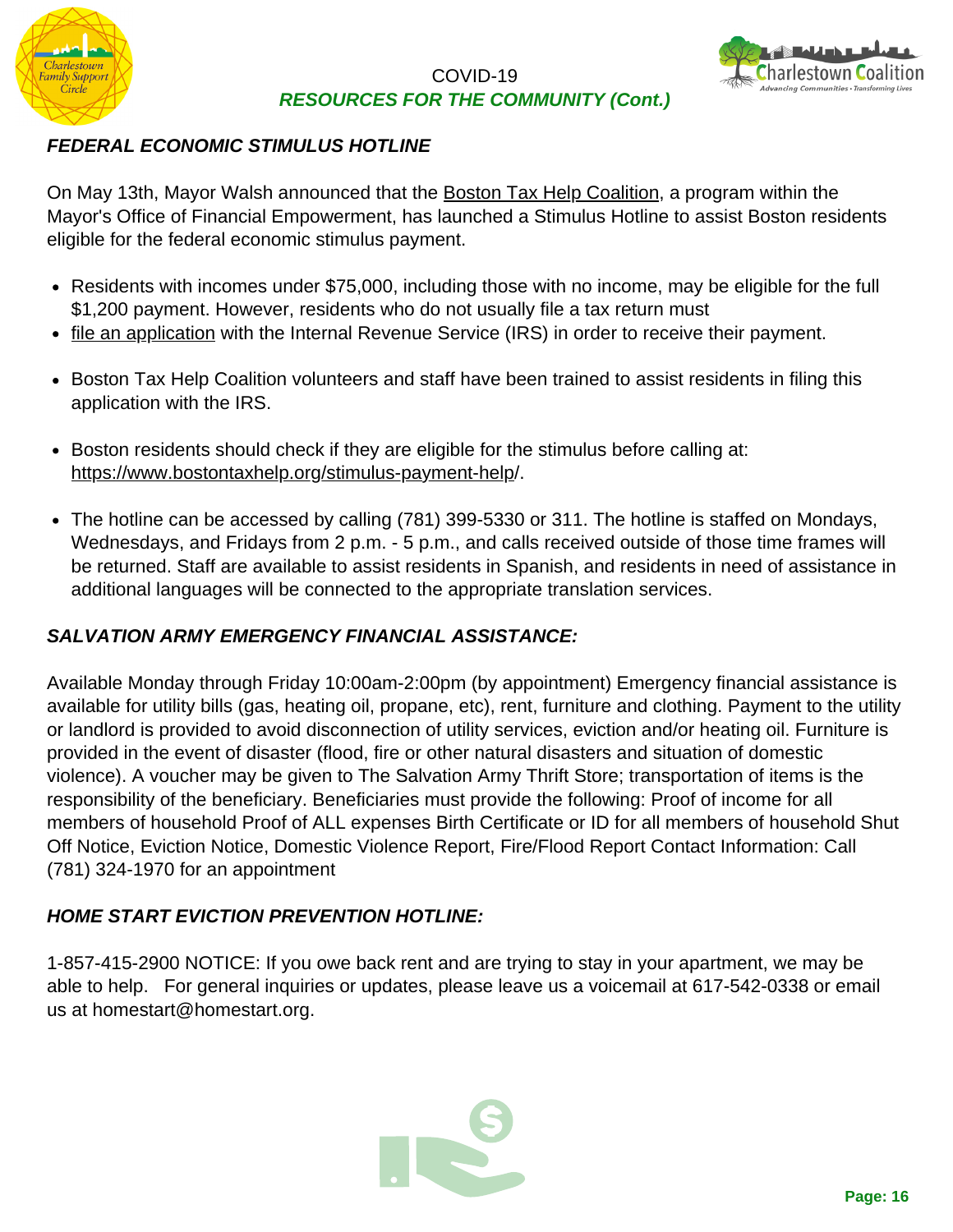



## *UNEMPLOYMENT EXPANSION*

[· New Q&A: bostonglobe.com/2020/03/18/business/how-apply-unemployment-benefits-era](http://bostonglobe.com/2020/03/18/business/how-apply-unemployment-benefits-era-coronavirus/)coronavirus/ (Boston Globe)

- · For current unemployment claims:
- All requirements regarding attending seminars at the MassHire career centers have been suspended.
- Missing deadlines due to effects of COVID-19 will be excused under the Department of Unemployment Assistance (DUA) good cause provision.
- All appeal hearings will be held by telephone only.

· New Claims- The Department of Labor (DOL) issued guidance to the states instructing state agencies to apply existing law flexibly. Under the DOL guidance, DUA may now pay unemployment benefits ifo a worker is quarantined due to an order by a civil authority or medical professional oro leaves employment due to reasonable risk of exposure or infection oro to care for a family member and does not intend to or is not allowed to return to work.o The worker need not provide medical documentation and need only be available for work when and as able.

## To apply:

The fastest and easiest way to file a claim is using UI Online at [www.mass.gov/dua.](http://www.mass.gov/dua) 7 days a week from 6 a.m. to 10 p.m.

- To file a claim by phone, you can schedule a call back at [www.mass.gov/dua](http://www.mass.gov/dua).
- You can also file a claim by calling the TeleClaim Center at 617-626-6800 from area codes 617 and 781 or 877-626-6800 from area codes 351, 413, 508, 774 or 711 for voice relay. Hours: Monday-Friday 8:30 a.m.–4:30 p.m.
- [Source and for more information: www.mass.gov/service-details/learn-about](http://www.mass.gov/service-details/learn-about-massachusetts-covid-19-workforce-measures)massachusetts-covid-19-workforce-measures

## *HIRING BPHC POSITIONS*

The City is actively hiring candidates for critical positions such as homeless counselors, recovery services, public health advocates and public safety officers. Please go to [bphc.org](http://bphc.org/) for job listings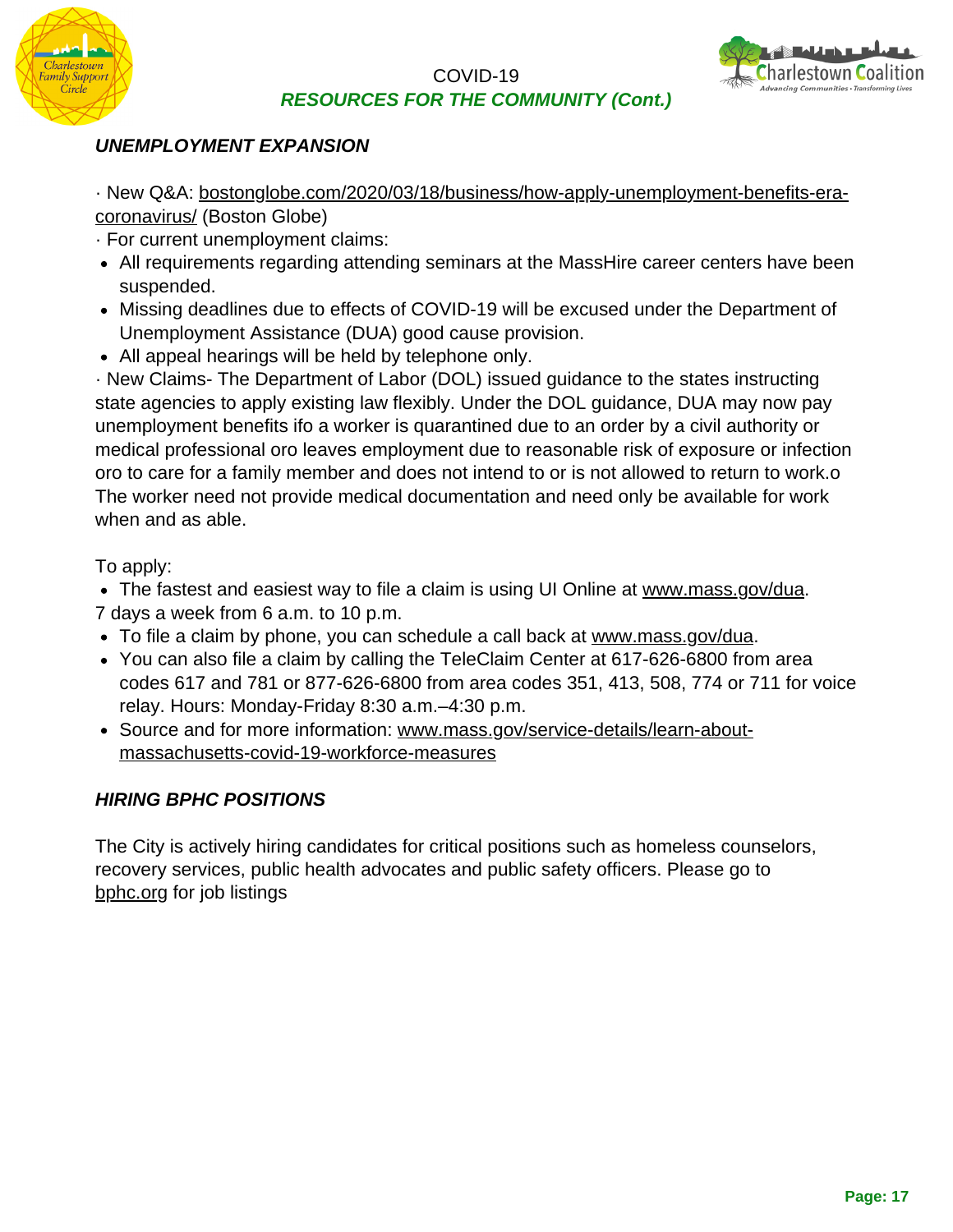



## *PANDEMIC EMERGENCY UNEMPLOYMENT COMPENSATION*

Massachusetts residents who are eligible for the federal CARES Act and qualify for having exhausted their regular unemployment compensation may now receive the new Pandemic Emergency Unemployment Compensation (PEUC). The launch of this program marks the third and final benefit available for the Commonwealth through the CARES Act.

PEUC provides up to 13 additional weeks of benefits to an individual who has exhausted all rights to any regular unemployment compensation and who meets other eligibility requirements of the CARES Act. PEUC will automatically begin for individuals who have been receiving regular standard unemployment benefits on an active claim and those benefits are exhausted, and those individuals do not have to take any further action.If an individual's standard unemployment claim has expired, they must file a new standard claim. If the individual is monetarily eligible on the new standard claim, regardless of the benefit rate amount, they will receive benefits from that new claim. Otherwise, the individual will be eligible for PEUC on the prior claim and it will be automatically implemented. Individuals who exhausted their standard benefits but were receiving benefits through Pandemic Unemployment Assistance (PUA) must apply to claim weekly benefits.

## *HOW TO APPLY:*

Apply for Pandemic Unemployment Assistance retroactive in your first week of total or partial unemployment. Most regular UI claims are processed within 21-28 days after filing, and many are processed within the first week of filing. You can complete the Pandemic Unemployment Assistance application by visiting [https://ui-cares-act.mass.gov/PUA/](https://ui-cares-act.mass.gov/PUA).

Applicants will need to provide the following information:

- Your social security number (if you are not a citizen of  $\bullet$
- the United States, your A Number (USCIS Number)  $\bullet$
- Your residential address and mailing address (if different from residential address)  $\bullet$
- Your telephone number, email address, birth date
- Your wage records for 2019 which includes:  $\bullet$ 
	- $\circ$ 1099 forms / Pay stubs / Bank statements
	- The social security number(s) and date(s) if birth for your
- dependent child(ren)
- If you want to use direct deposit for payment, you'll need your bank account and routing  $\bullet$ numbers

More information about Pandemic Emergency Unemployment Compensation can be found at [mass.gov/peuc.](http://mass.gov/peuc)

## **OTHER HELPFUL RESOURCES:**

## *COVID-19 GRANTS/FUNDS*

- [List of Massachusetts disaster and emergency relief resources](https://philanthropyma.org/grantmakers-philanthropic-advisors/resources/disaster-and-emergency-relief-resources) for COVID 19. Funding is for individuals, families, non-profits and businesses.
- [Massachusetts Workers Emergency Relief Funds](https://docs.google.com/document/d/14heQAXO__d1ngoQALphBW7YD9RsmpF0ALCIOqagB9wg/edit)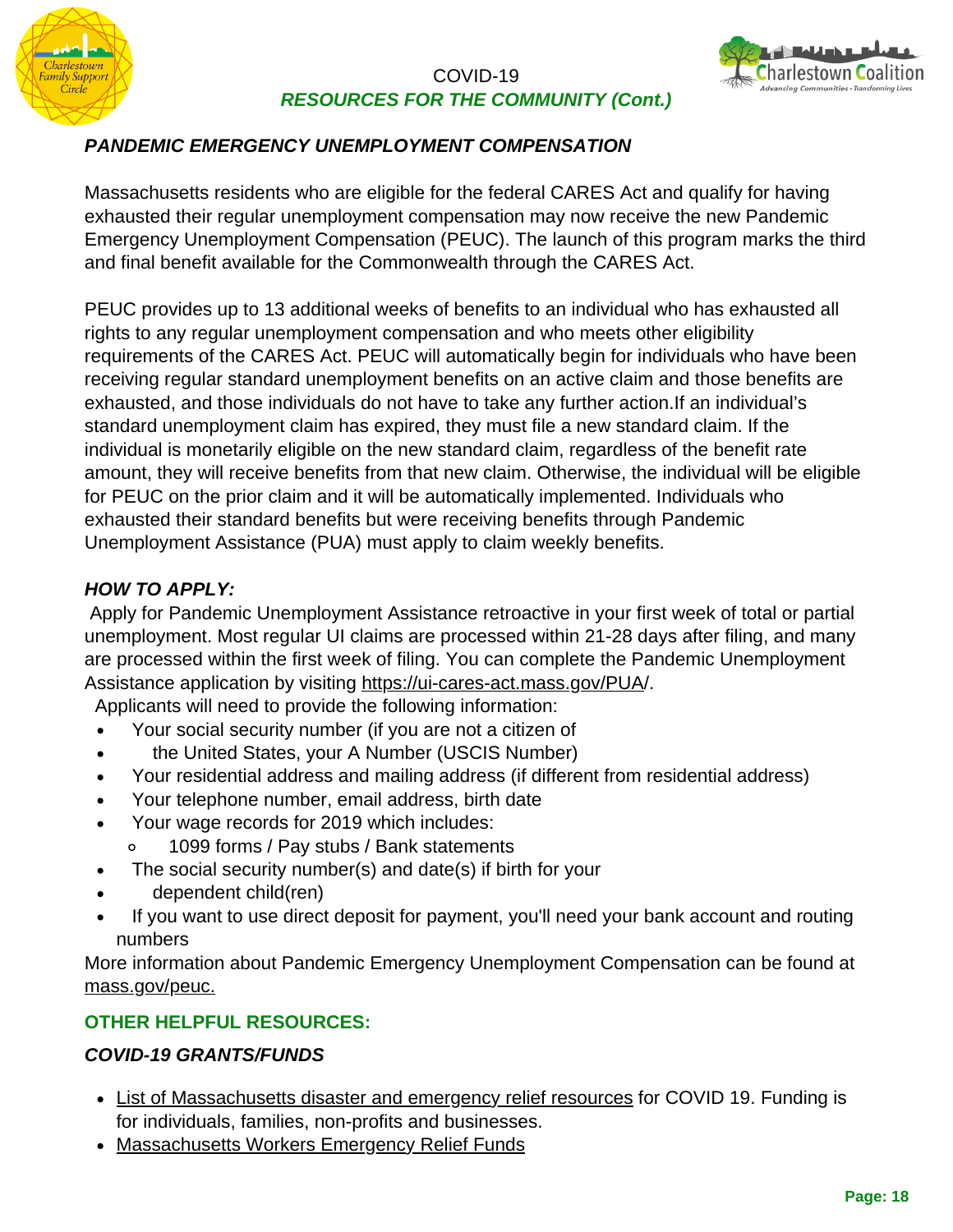



- [Boston Artist Relief Fund](http://track.upaknee.com/c/443/2ed469c207e25eeaabe02b7d39d41b4207fb5c2067b8d474b4b6f3be0f35e8289012a002ca135532)
- [Cambridge Artist Relief Fund](http://track.upaknee.com/c/443/2ed469c207e25eeaabe02b7d39d41b4207fb5c2067b8d474b4b6f3be0f35e8289f0c9baed33abfd6)
- [Boston Music Maker COVID-19 Fund](http://track.upaknee.com/c/443/2ed469c207e25eeaabe02b7d39d41b4207fb5c2067b8d474b4b6f3be0f35e8289b933f9d92732728)
- [Boston Dance Alliance Relief Fund](http://track.upaknee.com/c/443/2ed469c207e25eeaabe02b7d39d41b4207fb5c2067b8d474b4b6f3be0f35e828b59c183910b57c3a)
- [Boston Resiliency Fund](http://track.upaknee.com/c/443/2ed469c207e25eeaabe02b7d39d41b4207fb5c2067b8d474b4b6f3be0f35e828a3a380962ac20e9f)
- [Boston Rental Relief Fund](http://track.upaknee.com/c/443/2ed469c207e25eeaabe02b7d39d41b4207fb5c2067b8d4746e025c34497411bbb6cfa1d05167399e)
- [Boston Small Business Relief Fund](https://www.boston.gov/departments/economic-development/small-business-relief-fund?utm_source=Arts+and+the+City&utm_campaign=April+2020+Newsletter&utm_medium=email)
- [Boston Singers' Relief Fund](http://track.upaknee.com/c/443/2ed469c207e25eeaabe02b7d39d41b4207fb5c2067b8d47499eec78181f19d499012a002ca135532)
- [MCC COVID-19 Relief Effort for Individuals](http://track.upaknee.com/c/443/2ed469c207e25eeaabe02b7d39d41b4207fb5c2067b8d4747f82c423a9d16158b6cfa1d05167399e)
- [MCC COVID-19 Relief Effort for Organizations](http://track.upaknee.com/c/443/2ed469c207e25eeaabe02b7d39d41b4207fb5c2067b8d4747f82c423a9d161583d36765b5b371167)
- [Gaming Mitigation Grants](http://track.upaknee.com/c/443/2ed469c207e25eeaabe02b7d39d41b4207fb5c2067b8d474815a06cf64baec81d10b5795e9202321)

## *ONLINE RESOURCES & GUIDES:*

- [MGH Website for News & Information](https://www.massgeneral.org/news/coronavirus/coronavirus-latest-updates)
- [CDC COVID-19 Frequently Asked Questions](https://www.cdc.gov/coronavirus/2019-ncov/faq.html)
- [City of Boston Information](https://www.boston.gov/)
- [Facts and Resources](https://www.boston.gov/sites/default/files/file/2020/05/2003136%20covid19%20booklet%20proof%201.pdf)
- Boston Public Health Commission COVID 19 Fact Sheet
- [CORONAVIRUS DISEASE \(COVID-19\) TIMELINE](https://www.boston.gov/departments/public-health-commission/coronavirus-timeline)
- [Massachusetts Attorney General Guide](https://www.mass.gov/guides/resources-during-covid-19)
- [Suffolk Country District Attorney Guide](https://static1.squarespace.com/static/5c671e8e2727be4ad82ff1e9/t/5e80f7d5506cbf5eb01152de/1585510360749/SCDAO+COVID-19+FINAL.pdf)
- [MASSLEGALHELP](https://www.masslegalhelp.org/health-mental-health/covid-19)
- [MIRA Coalition](https://miracoalition.org/resources/covid19/)
- [RESOURCE GUIDE FOR BOSTON'S IMMIGRANTS](https://www.boston.gov/news/covid-19-resource-guide-bostons-immigrants?utm_source=The+Funding+Update&utm_campaign=April+10%2C+2020&utm_medium=email)
- [Corona.help](http://corona.help/) is an attempt to help people stay updated with the Coronavirus (2019-nCoV) as it's spreading around the world.
- Call:State/Local Hotlines: MA 2-1-1
- [Boston 3-1-1 -](https://311.boston.gov/) Citizens report potholes, graffiti, and other issues from anywhere in the city using their mobile phone.
- Residents are asked to not call 9-1-1 unless you are experiencing a medical emergency. All COVID-19 questions should be directed to Mayor's Health Line at 617- 534-5050 or 311. The City and BPHC will continue to provide updated information on [bphc.org](http://bphc.org/) and [boston.gov/coronavirus.](http://boston.gov/coronavirus)
- The MBTA will be operating on a reduced schedule. For a full list of changes, go to <https://mbta.com/covid19>
- [Employee Assistance Program](https://www.boston.gov/departments/human-resources/employee-assistance-program)  City of Boston program that promotes, establishes, and increases quality of life, good health, and personal experiences for City employees.